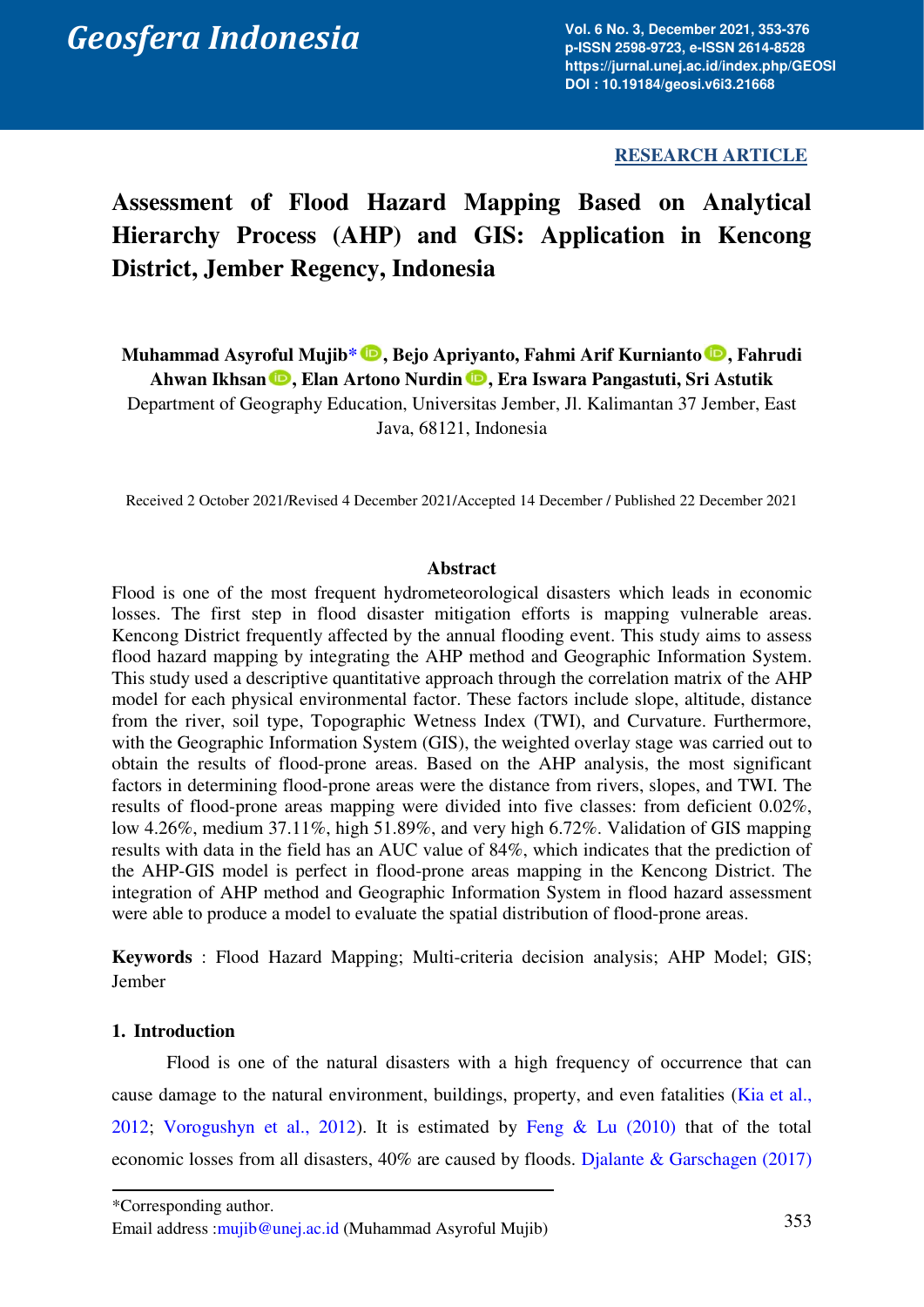describe that in Indonesia during the period 1900-2015, floods and earthquakes were the most frequent hydrometeorological disasters compared to other disasters. Urban areas have a high disasters susceptibility based on their size and population density [\(Zheng et al., 2013\).](#page-23-1) Dynamic changes such as changes in land use, land cover, urbanization activities, and increased household density in flood-prone areas will increase the potential for flood damage [\(Pelling, 2003;](#page-21-0) [Tehrany et al., 2015\)](#page-22-0). Flood is also directly caused by high rainfall, which affects the volume of runoff, filling, and even exceeding the drainage channel network, resulting in very high discharge downstream and at the outlet of the watershed [\(Youssef et](#page-23-2)  [al., 2009\)](#page-23-2)

Jember Regency has a high frequency of flood events. Jember Regency and 17 other districts in East Java in 2020 had a high-Risk Index for floods with a score of 36.00 [\(BNPB,](#page-19-0)  2021). In 2019, BNPB also published sub-districts or villages prone to flooding throughout Indonesia. Based on this data, there are 216 villages in 31 sub-districts in Jember Regency, identified as "Medium" flood hazard class [\(BNPB, 2019\)](#page-19-0). One of the 31 flood-prone subdistricts in Jember Regency, which is almost every year affected by floods including Kencong District. Kencong District is included in the downstream Tanggul watershed area, a watershed in Jember Regency that often overflows during the rainy season (Ainunnisa et al., 2020).

Villages in the Kencong District that are included in the Tanggul watershed area and are often affected by floods are Kencong, Kraton, and Paseban Villages [\(Haq et al., 2020\)](#page-20-3). Also added by [Haq et al., \(2020\)](#page-20-3) sourced from the report of the [Public Works Department of](#page-21-1)  [Highways and Natural Resources of Jember Regency Natural Resources Coordinator Area of](#page-21-1)  [Kencong and Gumukmas Districts \(2018\)](#page-21-1) that from 1994 to 2018 in the last 25 years, there have been 27 flood events, river discharge during flood events ranges from  $461-814$  m<sup>3</sup>/s with an average rainfall of 76-138 mm. Flood history is also emphasized by the Public Works [Department of Highways and Natural Resources of Jember Regency Natural Resources](#page-21-2)  [Coordinator Area of Kencong and Gumukmas Districts \(2021\),](#page-21-2) which stated 100 mm/day rainfall in every time the Tanggul watershed, the Tanggul River discharge would rise and fall. Water carries mud sedimentation from upstream, which can gradually cause the river body to become narrower; even when the peak discharge conditions are flooded, it will break the river embankment, and so far, nine times the river embankment has collapsed due to overflowing river discharge.

Mapping of flood-prone areas and historical records of events have a relevant role in identifying flood-prone areas, the intensity of events, the depth of flooding, and the damage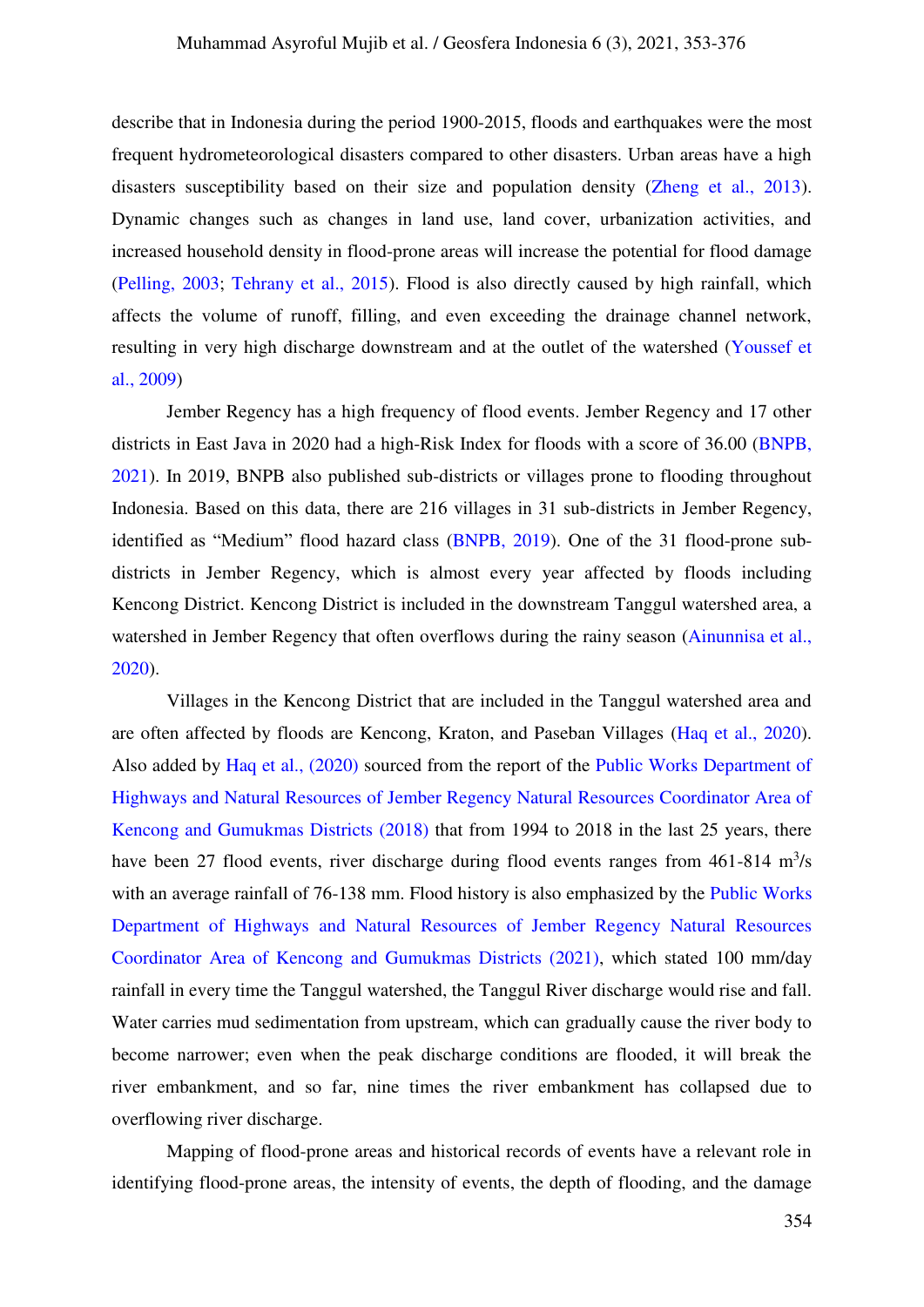that will be caused. There are three main approaches to mapping flood-prone areas: a physical-based approach, an empirical approach, and physical modeling [\(Mudashiru et al.,](#page-21-3)  2021; [Teng et al., 2017;](#page-22-1) [Bellos, 2012\)](#page-18-1). Physical modeling requires experiments to validate the model's predictive performance [\(Mudashiru et al., 2021\)](#page-21-3). It can then be simulated in 1, 2, and 3-dimensional forms using a numeric model to determine the process of flooding [\(Carmo, 2020;](#page-19-1) [Balica et al., 2013\)](#page-18-2), such as numerical models using Delft3D in the Tanggul watershed [\(Haq et al., 2020\)](#page-20-3), the use of HEC-RAS in the Singojuruh sub-district and the upstream Citarum watershed [\(Bachri et al., 2021;](#page-18-3) [Siregar & Indrawan, 2017\).](#page-22-2) The physicalbased approach is exact for flood prediction but requires many input data such as hydrological, topographic, morphological, and remote sensing data processed in GIS (Ji et al., [2012\)](#page-20-4).

The empirical approach is categorized into three models, namely (1) multi-criteria analysis [\(Handini et al., 2021;](#page-20-5)[Ajjur & Mogheir, 2020;](#page-18-4) [Chakraborty & Mukhopadhyay, 2019;](#page-19-2) [Dahri & Abida, 2017;](#page-19-3)[Danumah et al., 2016;](#page-19-4) [Kazakis et al., 2015\)](#page-20-6); (2) statistical methods including bivariate and multivariate models [\(Costache, 2019;](#page-19-5) [Ahmed M. Youssef et al.,](#page-23-2)  2016); (3) machine learning and Artificial Intelligence models [\(Costache et al., 2021;](#page-19-5) [Eini et](#page-20-7)  al., 2020; [Shafizadeh-Moghadam et al., 2018\).](#page-22-3) From 2000-2021, the most widely used approach among the three approaches is the empirical approach with about 46.2%, the Physical modeling approach of 43.8%, and the physical-based approach of 10% [\(Mudashiru](#page-21-3)  [et al., 2021\)](#page-21-3). The multi-criteria analysis model using the Analytic Hierarchy Process (AHP) method as an empirical approach is the most widely used method (Mahmoud  $\&$  Gan, 2018). The AHP method is a weighted evaluation process based on pairwise comparisons of each parameter which is then ranked and evaluated to choose the best solution for a problem [\(Saaty, 1990, 2004;](#page-21-5) [Mudashiru et al., 2021\)](#page-21-3).

Multi-criteria analysis for flood analysis and mapping of flood-prone areas has been successfully applied with the help of GIS and remote sensing [\(Rahmati et al., 2016;](#page-21-6) [Das,](#page-19-6)  2018, 2020). It was further explained that combining the AHP method with GIS could be a reliable, efficient, accurate method and could be easily applied in other regions of the world [\(Danumah et al., 2016;](#page-19-4) [Das, 2018;](#page-19-6) [Chakraborty & Mukhopadhyay, 2019\).](#page-19-2) On the other hand, the drawback of this AHP method is the selection of indicator weight values with based on expert opinion. The assessment has subjectivity and cognitive limitations (Pourghasemi et al., 2014; [Papaioannou et al., 2015\).](#page-21-8) However, this weakness is reduced by assessing the consistency of the ratio, [Satty \(1980\)](#page-22-4) determined that the threshold for the consistency of the ratio should be less than 10% to obtain a coherent value between the weighted variables.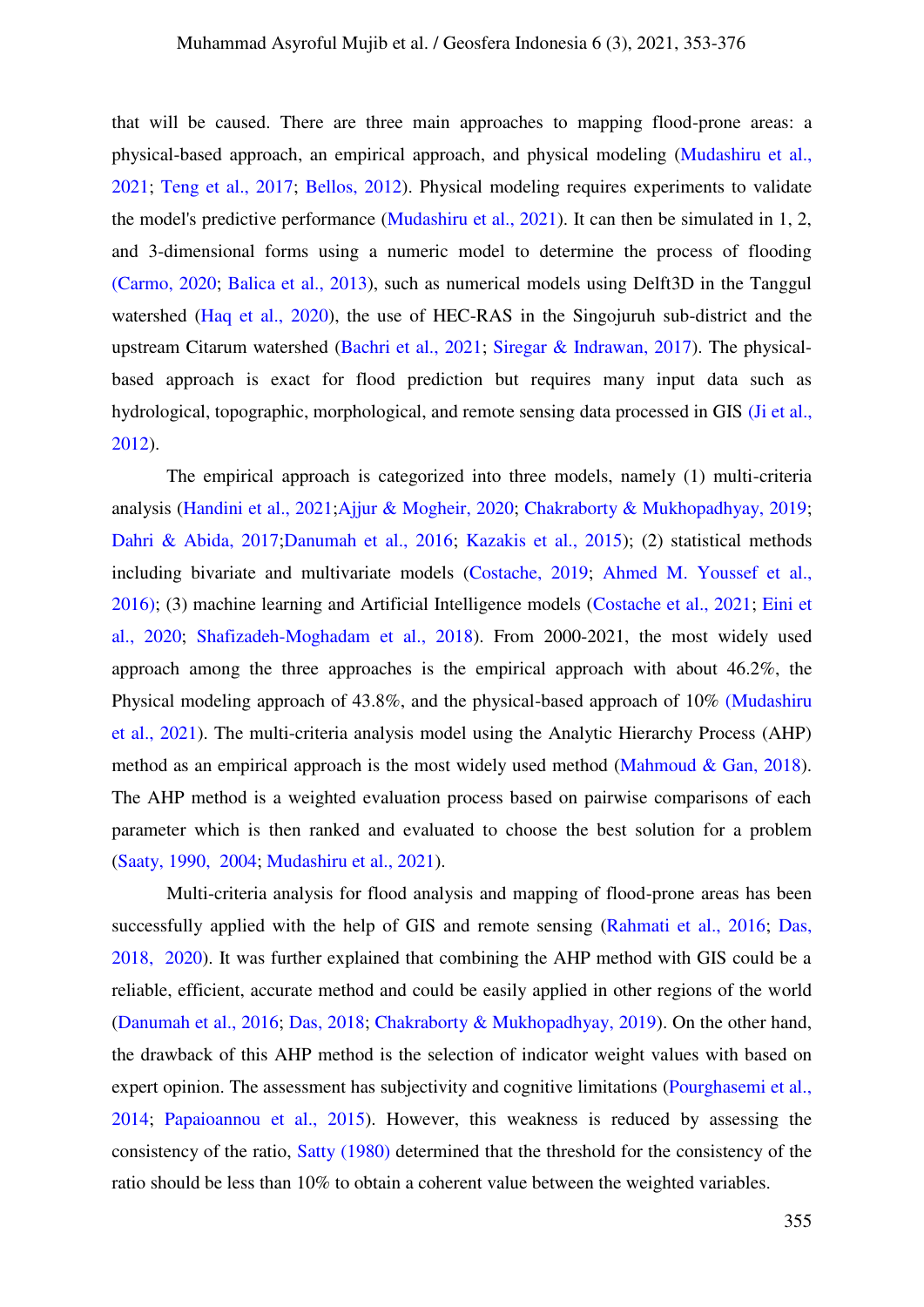Flood-prone areas mapping in various studies require various topographic parameters, hydrology, geomorphology, and climatology. Topography parameters were extracted from Digital Elevation (DEM), hydrology such as rainfall and river discharge, and geomorphology such as river flow networks, landforms, and land use. This data was obtained using remote sensing and processed in GIS [\(Wang et al., 2019;](#page-23-3) [Arseni et al., 2020;](#page-18-5) [Das, 2018, 2020\).](#page-19-6) The parameters used in this study were slope, elevation, distance from the river, soil type, Topographic Wetness Index (TWI), and curvature. This study aims to assess flood hazard mapping by integrating the AHP method and Geographic Information System in Kencong District, Jember Regency, which is included in the downstream Tanggul watershed area.

# **2. Study Area**

This research was carried out in the downstream Tanggul watershed, which is included in the administrative area of Kencong District. This area is located between coordinates 76147.105-757826.029 mS and 9081002.236-9085265.055 mT with an area of 59.64km<sup>2</sup>. the western part of Jember Regency and directly adjacent to Lumajang Regency. Kencong District consists of five village: Kencong Village, Wonorejo Village, Kraton Village, Cakru Village, and Paseban Village [\(Figure 1\)](#page-4-0). This area is downstream of the Tanggul watershed whose river empties into the Indian Ocean so that the altitude in the research area is between 0 to 31 meters.

Geologically, [Suwarti & Suharsono \(1993\)](#page-22-5) explained that most of the research area is included in the Argopuro Tuff Formation in the form of Interval tuff, tuff breccia, and tuffaceous sandstone. Argopuro Tuff formed in the Pleistocene Period, while in the southern part, it is included in the Alluvium formation in the form of Clay, mud, sand, gravel, gravel, and boulders. The southern part, which is close to the beach, is a coastal deposit formation in loose sand containing magnetite and formed in the Holocene Period as surface deposits.

Climatically, based on observations of rainfall for ten years (2009-2019) from three observation stations, namely Pondok Waluh, Padingan, and Kencong rain stations, the rainfall in the study area ranged from 1663-1947 mm/year. The intensity of monthly rainfall increases from December to February. If the rainfall in the Tanggul watershed area reaches 100 mm/day, the rivers passing through Paseban Village, Kraton Village, and Kencong Village will overflow and cause flooding [\(Haq et al., 2020\)](#page-20-3). Land use in the research area is dominated by agricultural land in rice fields (48.46%) and plantations/gardens by 33.67%, while settlements are 8.82%.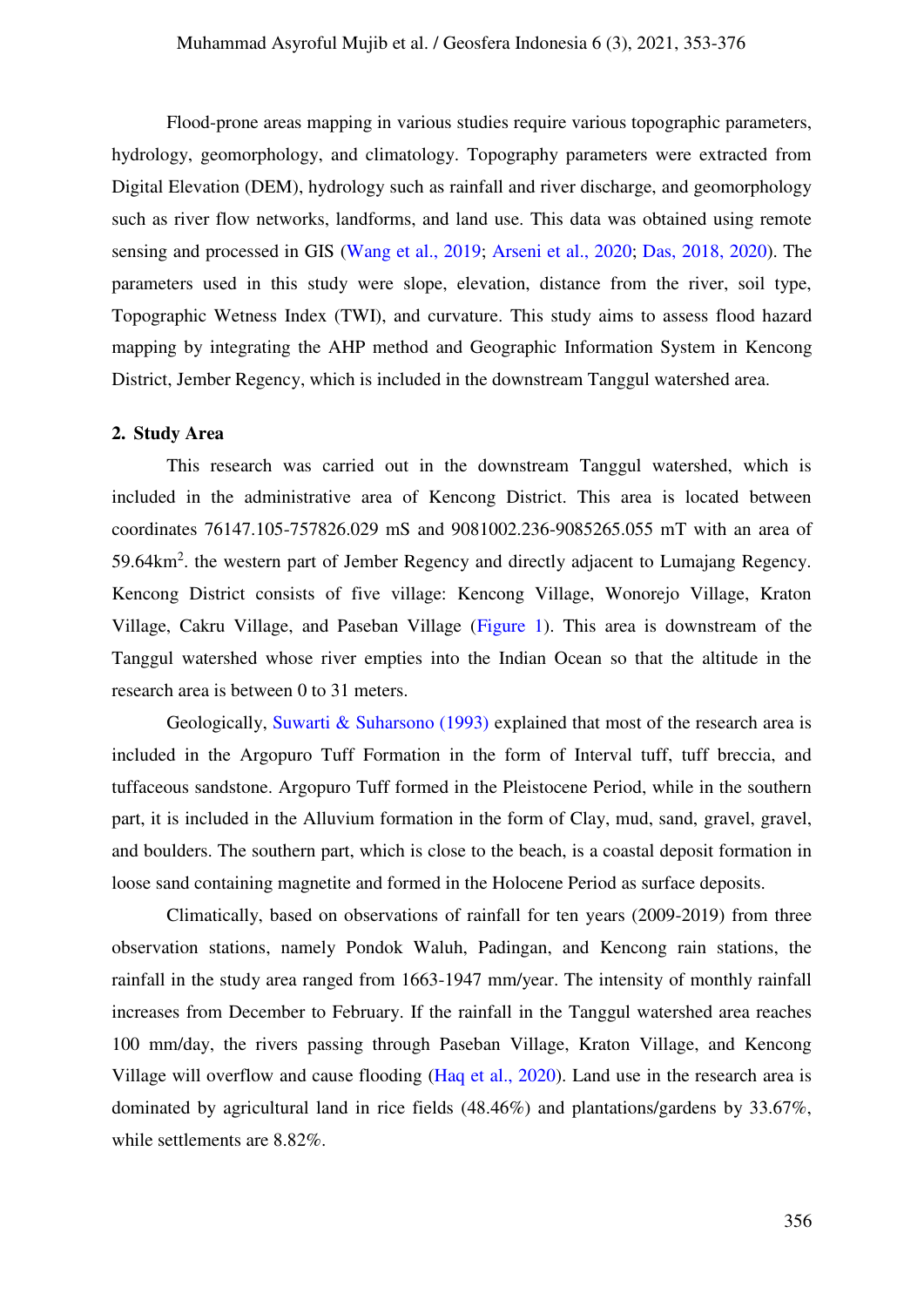

Figure 1. The Study Area

#### <span id="page-4-0"></span>**3. Methods**

The application of Geographic Information Systems and AHP for flood-prone areas mapping in the research area includes four stages: (1) Collection of the flood inventory mapping; (2) Determine the flood conditioning factors; (3) Analyzing flood-prone maps using the AHP method; and (4) Validation of results from flood-prone areas mapping. 3.1. Collection of The Flood Inventory Mapping

The inventory of flood locations in the research area comes from the National Disaster Management Agency [\(BNPB, 2019\)](#page-19-0) regarding flood event records and field surveys. The limited data from BNPB related to the location of the incident includes the name of the village, needs to be reviewed by researchers utilizing field surveys and conducting interviews with the community due to the inventory map is an essential factor to see the opportunities and possible occurrences of disasters in the future [\(Tien Bui et al., 2012\)](#page-22-6). The results from the inventory of flood locations will be used as validation of flood mapping results using AHP.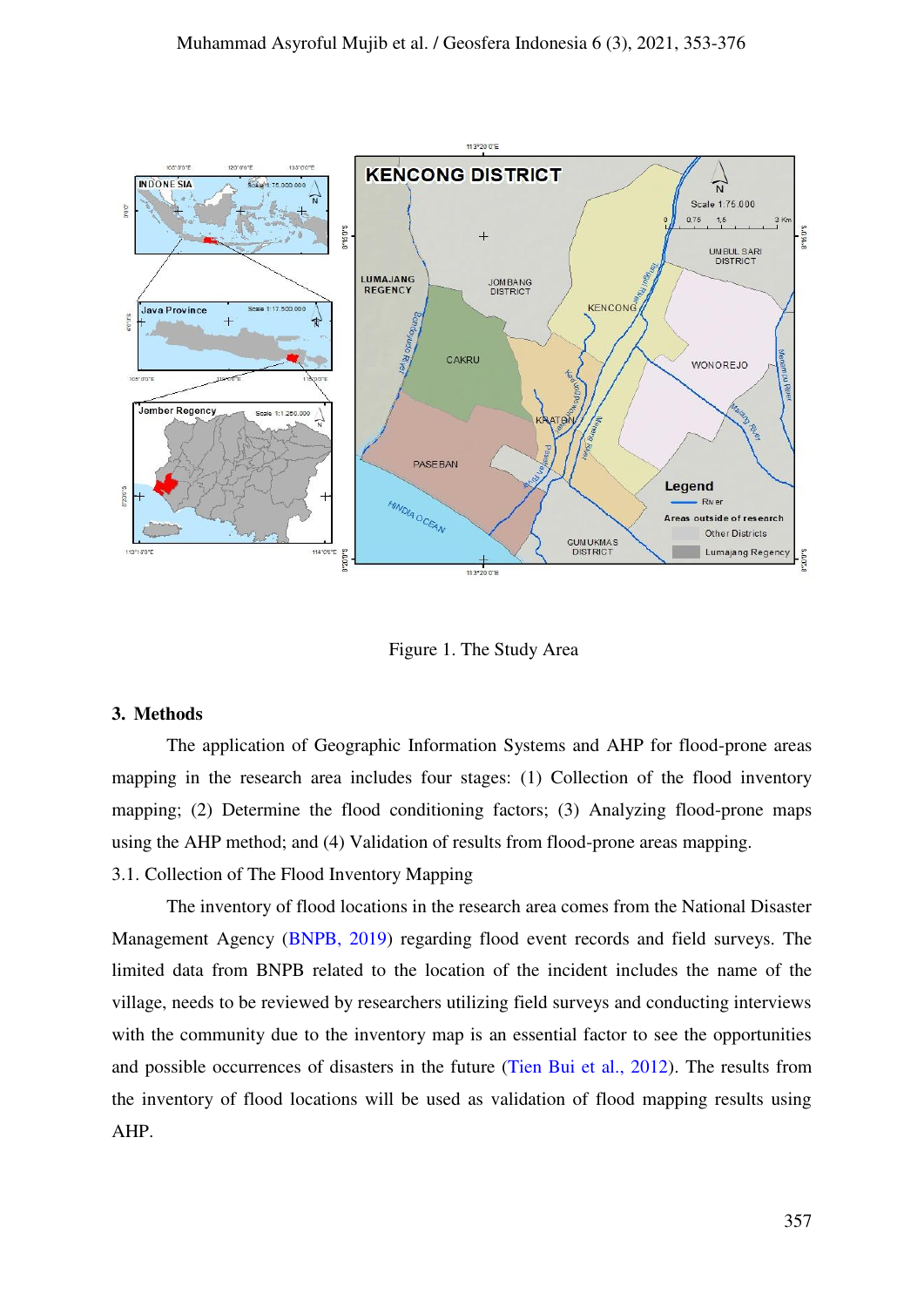#### 3.2. Determine The Flood Conditioning Factors

The thematic variables used for mapping flood-prone areas in this study were extracted from satellite imagery data, Indonesian topographical maps, and secondary data from government web sources and government agencies. The Shuttle Radar Topographic Mission (SRTM) Digital Elevation Model (DEM) with a resolution of 30 m was downloaded from the USGS Website (earthexplorer.usgs.gov). The DEM data is processed in ArcGIS 10.8 software to determine slope maps, elevation maps, Topographic Wetness Index (TWI) maps, and Curvature maps. The Indonesian Topographical Map is used to determine the administrative boundaries of the research area and river maps. Web sources are used to determine the type of soil that affects the drainage process.

*Slope:* The slope has a dominant role in influencing water velocity, flood strength, and infiltration [\(Das, 2020\)](#page-19-6). The slope is displayed in degrees and is classified into five categories: <2 degrees; 2-4 degrees; 4-6 degrees; 6-8 degrees; and >8 degrees. The smaller the degree of slope, the more vulnerable it is to flood disasters, so the value of the most significant weight is given.

*Elevation*: Elevation affects the direction of flow and movement and the flood's inundation depth. The elevation is a factor that significantly influences the classification of potential flooding and is the highest compared to slope and land use [\(Kia et al., 2012;](#page-20-0) Ho  $\&$ Umitsu, 2011). Furthermore, [Ho & Umitsu \(2011\)](#page-20-8) stated that in areas with the same elevation and landform, flooding does not always coincide due to the slope of the terrain and the water level flood. The altitude of the place is divided into five classes: <10 m; 10-15 meters; 15-20 m; 20-25m; and >25 m.

*Curvature*: This parameter results from surface deviation from a flat plane. The method used in determining curvature is to apply a quadratic polynomial function to DEM data [\(Zhu, 2016\)](#page-23-4). The curvature parameter is divided into concave, flat, and convex categories. The most influential factor prone to flooding is flat, followed by concave and convex.

*Topographic Wetness Index (TWI):*This parameter is very suitable for predicting the level of surface soil saturation due to in water-saturated soil, the soil has the potential to create overland flow [\(Youssef & Hegab, 2019\)](#page-23-2). [Soulsby et al., \(2010\)](#page-22-7) also stated that TWI is a physical parameter of an area highly susceptible to flood inundation. The higher the TWI value, the more vulnerable it is to flooding, while the lower the TWI value, the lower the vulnerability [\(Das, 2018\)](#page-19-6). TWI is processed directly from the SRTM DEM using ArcGIS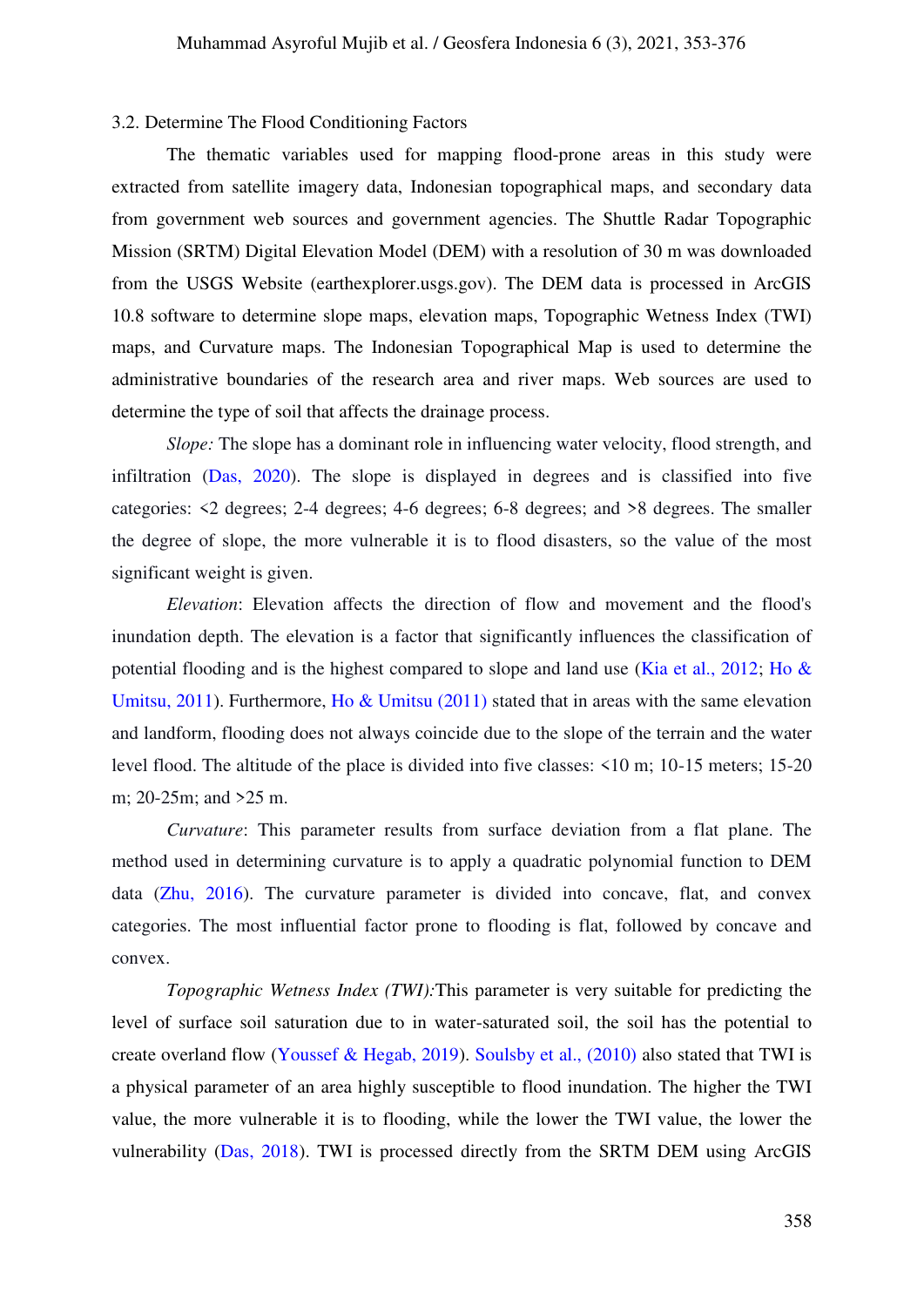10.8. TWI parameters are categorized into three classes: TWI values >14; 9-14; and <9. TWI is calculated by [Eq. 1.](#page-6-0)

<span id="page-6-0"></span>
$$
TWI = ln \frac{a}{\tan \beta} \tag{1}
$$

where TWI is the Topographic Wetness Index,  $a$  is the contribution of the upstream area  $(m^2)$ , and  $\beta$  is the slope angle

*The distance from the river*: There is no agreement about how many critical distances have high flood hazards. The distance is different from one river to another. Small rivers can cause up to several meters from the riverbank, up to several kilometers in large rivers [\(Das,](#page-19-6)  [2020\)](#page-19-6). [Das \(2018, 2019\)](#page-19-6) stated that the distance of 500 meters was the most vulnerable to flooding, while [Samanta et al. \(2016\);](#page-22-8) [Rahmati et al., \(2016\);](#page-21-6) and [Ajjur & Mogheir, \(2020\)](#page-18-4) mention 100 meters as the most vulnerable distance. The distance from the river in this study was analyzed by the Euclidian Distance method and categorized into five classes with 300 meter intervals: <300 meters, 300-600 meters, 600-900 meters, 900-1200 meters, >1200 meters.

*Soil type:* Soil type maps are used to characterize permeability conditions and soil capacity to store and carry water [\(Hammami et al., 2019\)](#page-20-9). The type of soil in the research location is divided into three categories: good drainage, medium drainage, and poor or impermeable drainage.

#### 3.3. Analytical Hierarchy Process (AHP) Model

After all thematic maps were prepared and classified, the Analytical Hierarchy Process (AHP) model was applied to assign different weights to each parameter. AHP was developed by [Saaty \(1977\)](#page-21-5). AHP is a structured model and can solve multi-factor problems, provide a numerical process for the consistency of the preferences, and evaluate ranking inconsistencies based on pairs [\(Satty, 1980;](#page-22-4) [Fernández & Lutz, 2010\)](#page-20-10).

The application of the AHP method in this study consisted of two stages. The first stage is the primary classification for all parameters according to how vital each parameter is to the other parameters to calculate the weights. The second stage is to classify each parameter into subcategories. In two-stage processing, each factor will be assigned an arithmetic value between 1 - 9, depending on the significance of that factor to the other factors paired. [Satty](#page-22-4) [\(1980\)](#page-22-4) conveyed the arithmetical value of the importance of the scale, which contains different criteria and values (1. Equal importance; 3. Moderate importance; 5. Strongly importance; 7. Very strongly importance; 9. Extremely importance; 2, 4, 6, and 8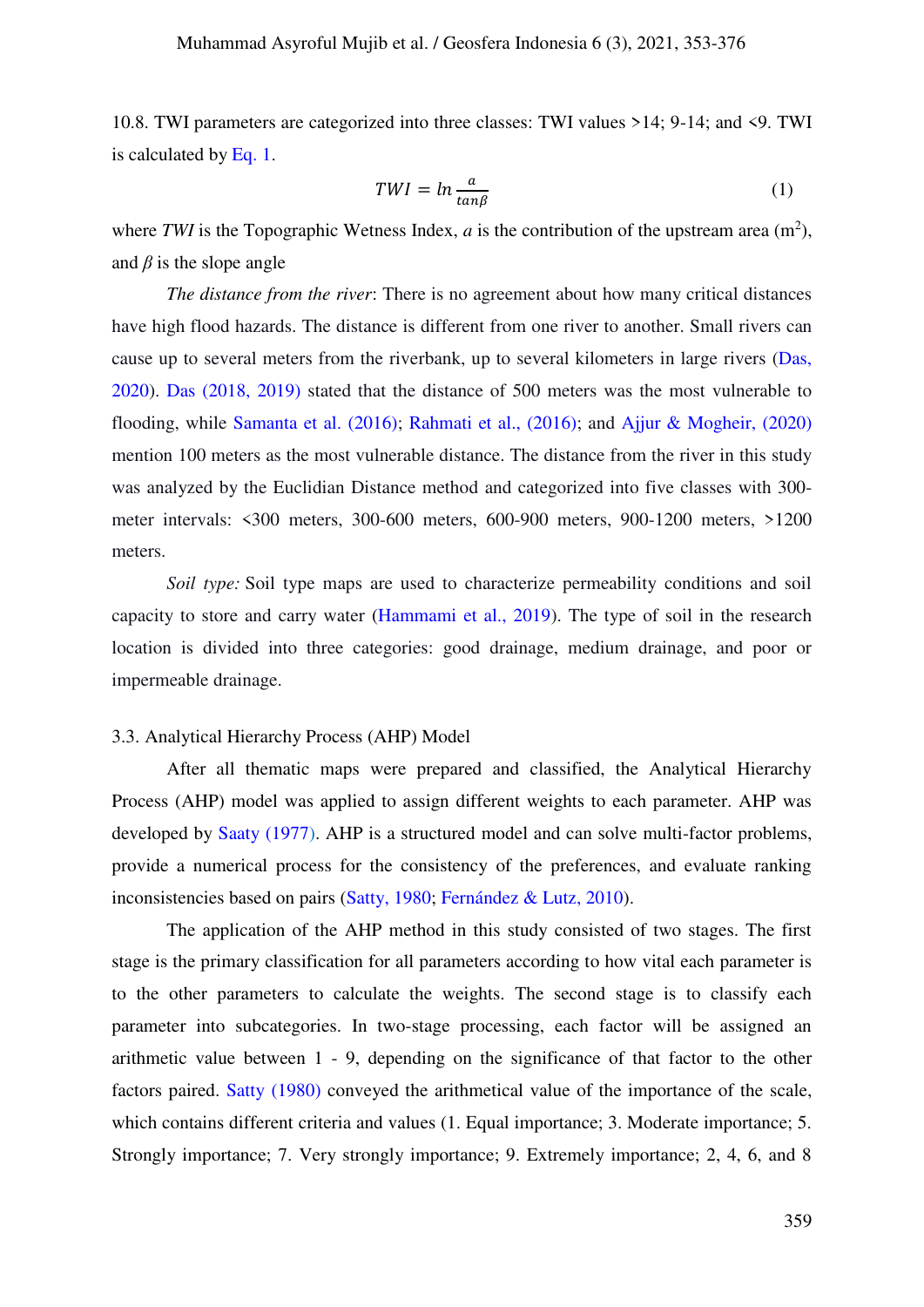are intermediate values). An arithmetic value of 1 indicates that both factors are equally important. In contrast, an arithmetic value of 9 indicates that the factors in the row are very significant compared to the factors in the columns [\(Satty, 1980\)](#page-22-4) 

The first stage of the AHP method in this study used pairwise comparison with a 6 x 6 matrix [\(Table 1\)](#page-12-0). After that, the value of pairwise comparison will be normalized to obtain a value used in the weighting of each parameter [\(Table 2\)](#page-12-1). Consistency Ratio (CR) is used to evaluate pairwise ranking inconsistencies. CR compares Consistency Index and Random Consistency Index (RI) [\(Eq. 2\)](#page-7-0). Subjective assessment is acceptable if the CR value is below or the same 0.10, but if the CR is higher than 0.10, the subjective assessment is inconsistent and needs to be reassessed to ensure realistic results [\(Saaty, 1990\)](#page-21-5).

<span id="page-7-0"></span>
$$
CR = \frac{CI}{RI} \tag{2}
$$

<span id="page-7-1"></span>
$$
CI = \frac{\lambda \max - n}{n - 1} \tag{3}
$$

Where CR is Consistency Ratio, CI is Consistency Index [\(Eq. 3\)](#page-7-1), RI is Random Index, max represents the principal eigenvalue of the matrix, and n is the number of variables in the matrix. The calculation of the RI value is based on a paper from [Saaty \(1980\).](#page-21-5) The value of RI depends on the number of factors; when the number of factors is six, then the value of RI is 1.24 based on [\(Satty, 1980\)](#page-22-4).

The second stage is to classify each parameter into subcategories and assign a weight to each class. The maximum and minimum values for each class vary from 1 to 5. Furthermore, from each class, the normalization is calculated to determine the weight of each class. The weight of each class is related to the impact of each class on the flood hazard. The slope, elevation, and distance factors from the river are divided into five classes, while the soil, TWI, and Curvature factors are divided into three classes.

Furthermore, the weight values of all classes in each parameter are combined with the weight values of all factors to calculate the flood Hazard Index [\(Eq. 4\)](#page-7-2). The overall weight value for each factor is calculated by multiplying each factor's weight by each class of the same factor.

<span id="page-7-2"></span>
$$
Flood \ Hazard \ Index = \sum_{j=1}^{n} Xij \times Yj \tag{4}
$$

Where *Xij* is the weight of class *i* on variable *j*, *Yj* is the weight of variable *j*, and *n* is the number of variables.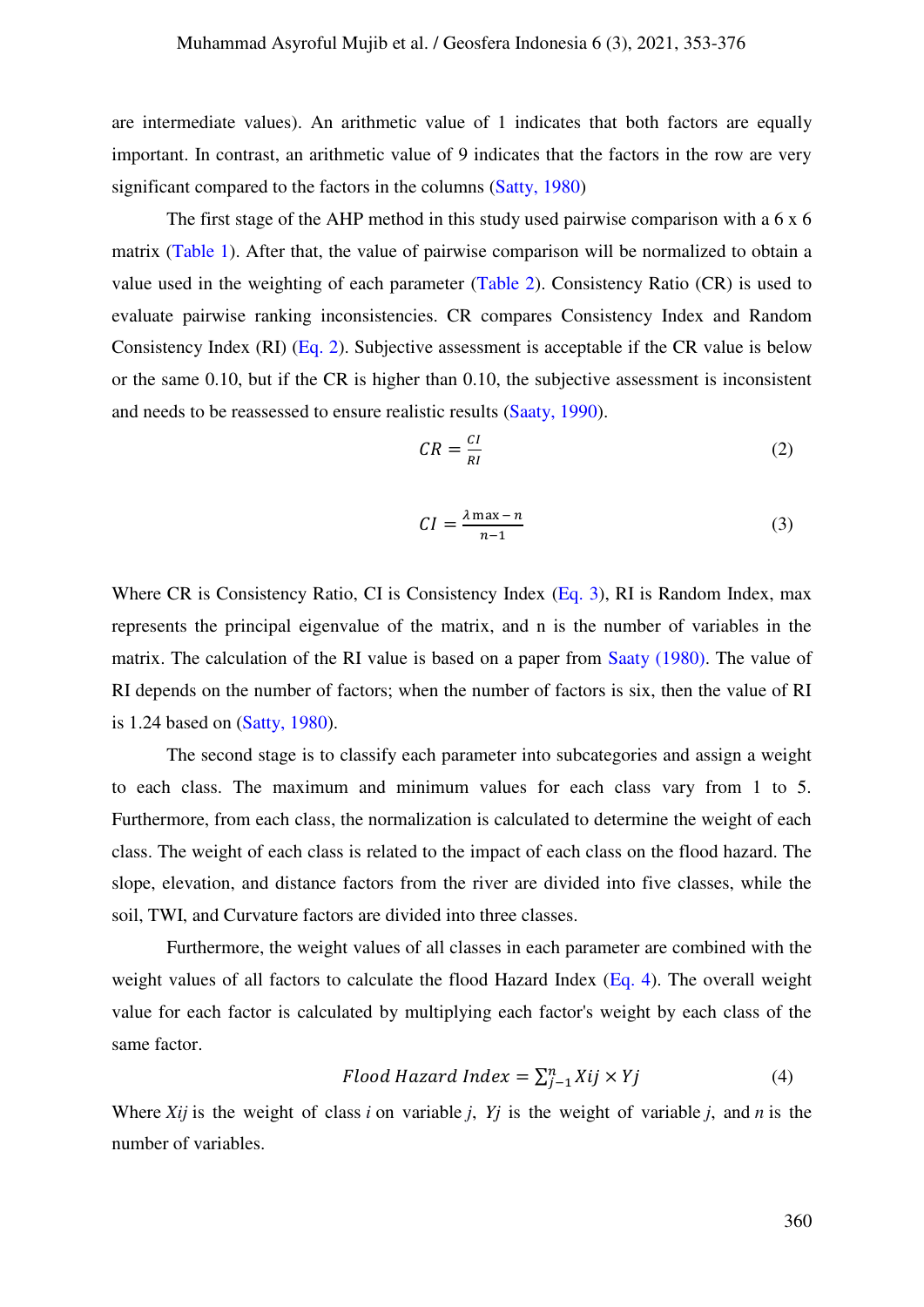#### 3.4. Validation

Validation and accuracy assessment of the analysis results of the multi-criteria analysis approach model, especially AHP, is one of the essential parts. Applying the Area Under Curve (AUC) based on flood event data in the field and historical records is a wellestablished tool for validating the AHP model due to its simplified nature, completeness, and proper fit with predictions [\(Tehrany et al., 2013\)](#page-22-0). A value of 1 for AUC indicates the maximum value accuracy without bias effect, whereas in general, an AUC value of more than 0.8 is considered a very accurate and acceptable model.

This study divided the flood susceptibility map using the AHP method into five classes. Flood inventory points resulting from observations and interviews are mapped in the form of X and Y axes, and the identification of the number of flood events for each class is compared to the flood-prone output map. The percentage of total flood events and the percentage of pixels for each class is determined based on these data. Based on the data, the area under the curve is identified numerically by the [Eq. 5.](#page-8-0)

<span id="page-8-0"></span>
$$
AUC = \sum_{f=1}^{n=100} \frac{(X_1 + X_2)}{2(Y_2 - Y_1)}
$$
(5)

Where *AUC* indicates the area under the curve, *X* indicates the cumulative percentage of the area (from high to low vulnerability), *Y* indicates the cumulative percentage of flood events, *1* and *2* indicate two consecutive data points, and *n* is the number of flood classes.

#### **4. Results and Discussion**

## 4.1. Factors That Influence Flood Hazard Mapping

Floods occur due to several topographic and climatic factors in an area. The influence of each factors is undoubtedly different and will produce an overview of locations prone to various levels of flooding. In this study, six variables influence the occurrence of flooding, which will then be modeled using the Analytical Hierarchy Process (AHP). Each of these variables will be discussed in detail below:

#### **Slope**

A *slope* is a field angle or gradient measured from the level of elevation change at a location [\(Zhu, 2016\)](#page-23-4). According to [Chakraborty & Mukhopadhyay \(2019\),](#page-19-2) slope and elevation are considered disaster-forming factors because they have an essential role in turning flood hazards into disasters. Both are essential topographical factors [\(Das, 2018\)](#page-19-6).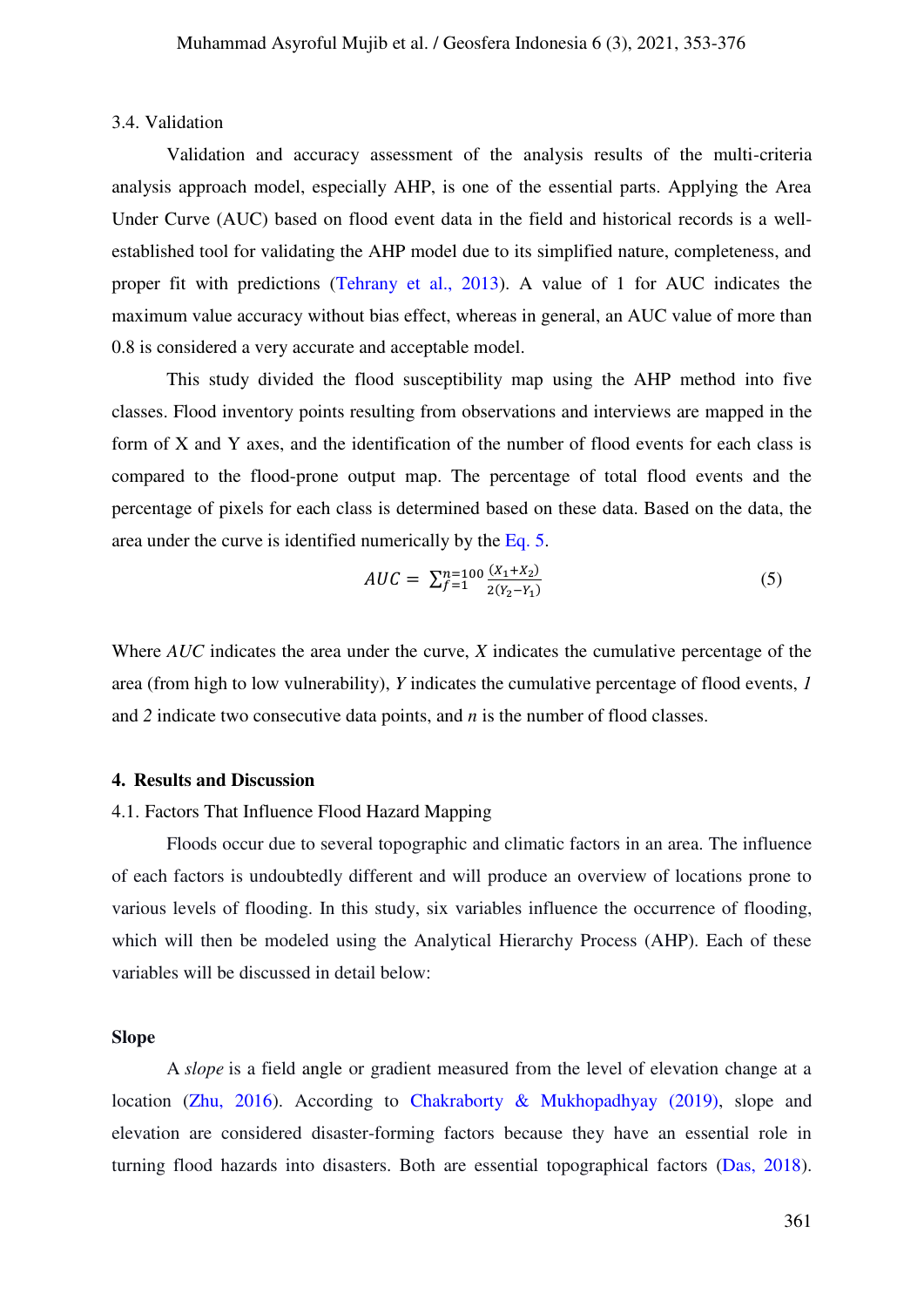Slope in an area will affect flow velocity, runoff rate, and infiltration, so that it can have an impact on flooding [\(Rahmati et al., 2016;](#page-21-6) [Zhu, 2016;](#page-23-4) [Das, 2018\)](#page-19-6). In areas with high slope gradients, the water flow will also move quickly so that the infiltration process is reduced.

On the other hand, it will increase surface runoff; as a result, when the water flow is on a low or flat slope gradient, water will accumulate and stagnate. Slope variation in Kencong District is between  $0^{\circ}$  to  $12^{\circ}$ . The slope class with the most significant weight value in this study is  $0^{\circ}$ -2° which is prone to flooding. This class range is about 78.6% of the research area [\(Figure 2a\)](#page-11-0).

## **Elevation**

Elevation has a significant impact on the spread of floods, especially on the direction of flood movement and inundation depth [\(Rahmati et al., 2016;](#page-21-6) [Hammami et al., 2019\)](#page-20-9). The principle of water movement is from a high location to a lower location so that lower locations with flat slopes will have a greater level of flood vulnerability [\(Das & Pardeshi,](#page-19-6)  2018). Elevation variations in Kencong District are between 0 to 31 meters. The elevation class with the most significant weight value in this study is <10 m with an area of about 74%, which is very prone to flooding [\(Figure 2b\)](#page-11-0).

#### **Distance from the river**

When the river overflows, the area closest to the river is the area most affected by flooding [\(Fernández & Lutz, 2010\)](#page-20-10). The river is the lowest point of an area. When the distance from the river is further away, the slope and elevation will also increase, and as a result, areas far from the river will have a low vulnerability to flooding events [\(Das, 2018\)](#page-19-6). The distance from the river in several previous studies is the most significant variable in flood mapping, so it has the highest score weight compared to other variables [\(Rahmati et al.,](#page-21-6)  [2016;](#page-21-6) [Bathrellos et al., 2017;](#page-18-6) [Ahmed M. Youssef & Hegab, 2019;](#page-23-2) [Ajjur & Mogheir,](#page-18-4)  2020[;Olii et al., 2021;](#page-21-9) [Handini et al., 2021\)](#page-20-5). The results of the Euclidean Distance with an interval of 300 meters at the research site are shown in [Figure 2c.](#page-11-0) The distance of 300 meters from a river in the study is most prone to flooding, and the area is about 24% of the total area.

# **Soil type**

The type of soil in this study is to see the characteristics of saturation or soil saturation. Soil types at the research site were udipsamments, fluvaquentic endoaquepts, endoaquepts, and epiaquepts. These four soil types have different saturation levels, impacting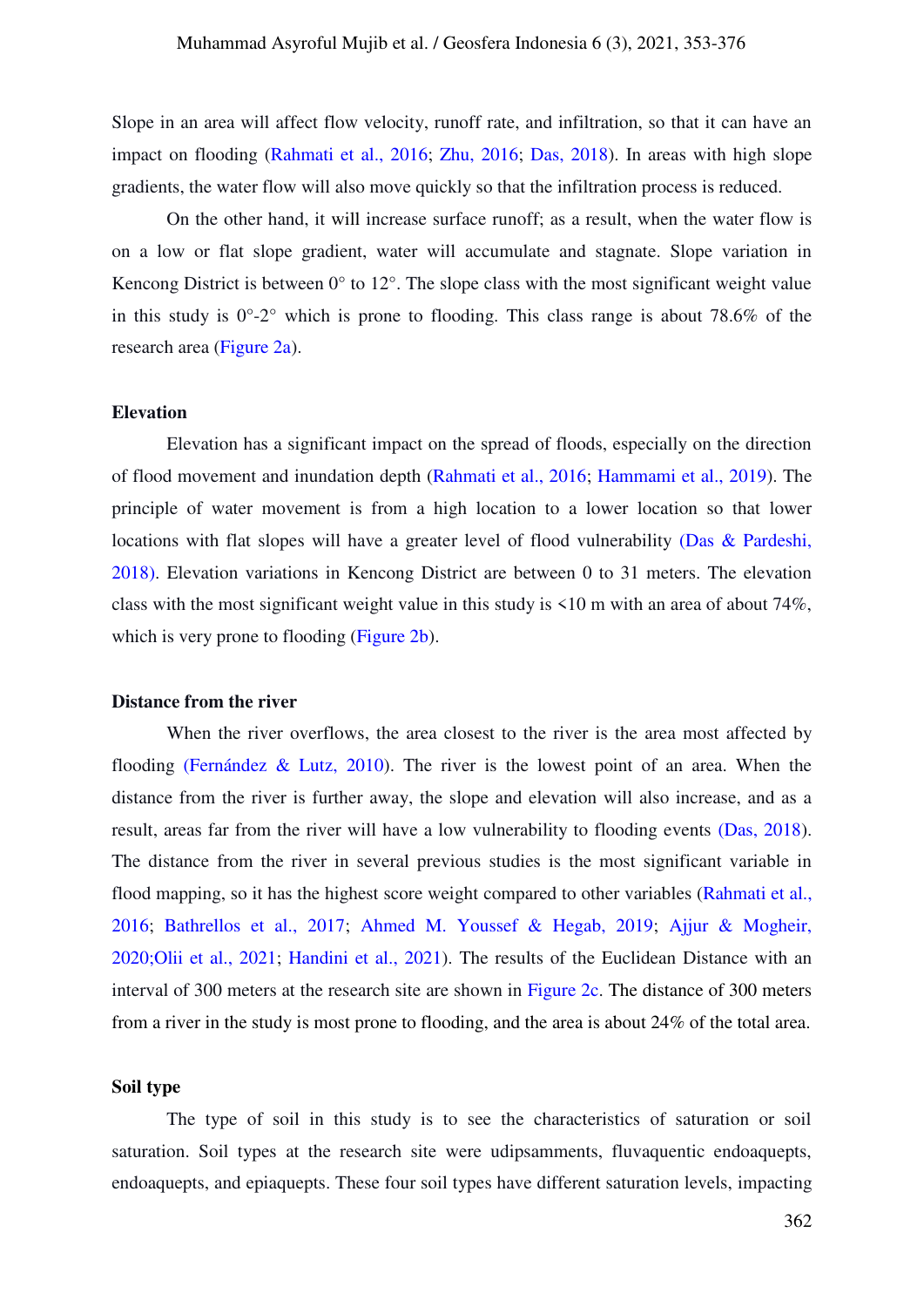## Muhammad Asyroful Mujib et al. / Geosfera Indonesia 6 (3), 2021, 353-376

water drainage through the soil horizon layer. Based on the description from [USDA \(1999\)](#page-23-5) Soil type:

- a. *Udipsamments* have soil characteristics that are not saturated with water in a layer up to a distance of 100 cm from the soil surface, even for 20-30 days in a row, because the size of the soil fraction is 0.02-2 mm. Udipsamments formed from the sand result from marine deposition processes, so this type of soil has good drainage.
- b. *Fluvaquentic endoaquepts*, the difference with other endoaquepts is that there is organic content at a depth of 125 cm. With aquic conditions only in the regular year, this type of soil has moderate drainage.
- c. *Epiaquepts* is a type of soil that has episaturation, in the sense that there are one or more layers that are saturated with water to a depth of 200 cm. The groundwater also fluctuates to that depth so that this soil type has moderate drainage.
- d. *Endoaquepts* are aquepts that have endosaturation, or saturated soil in all layers. Groundwater fluctuations from near the surface to a depth of 50 cm does not have a soil horizon to a depth of 100 cm, as a result of the shallow groundwater table, so that when saturated with the Flat surface land will cause flooding more quickly, so this type of soil has poor drainage.

Therefore, the drainage conditions at the research site were divided into three categories: good drainage for udipsamment soil types, moderate drainage for fluvaquentic endoaquepts and epiaquepts soil types, and poor drainage for endoaquepts soil types. The highest weighting for flood susceptibility was endoaquepts which covered almost the entire study area, about 93.8% [\(Figure 2d\)](#page-11-0).

#### **Topographic Wetness Index (TWI)**

TWI can describe the spatial distribution and areas with relatively wet and relatively dry proportions [\(Zhu, 2016\)](#page-23-4). TWI also indicates the influence of flow direction and flow accumulation at a location in the watershed [\(Das, 2018\)](#page-19-6). Based on the value criteria, the area with a high TWI value will be very prone to flooding. The TWI value is very prone to flooding, according to [Das \(2018, 2020\),](#page-19-6) with a TWI value of  $>16$ , and Ahmed M. Youssef & Hegab (2019) with a TWI value of  $>14$ . The variation of the TWI value in this study is between 5 and 18. The TWI values that are very prone to flooding in this study are >14, spread out only about  $2\%$  of the research area. The low TWI value  $(\leq 9)$  has the widest distribution, which is about 64% of the entire study area [\(Figure 2e\)](#page-11-0).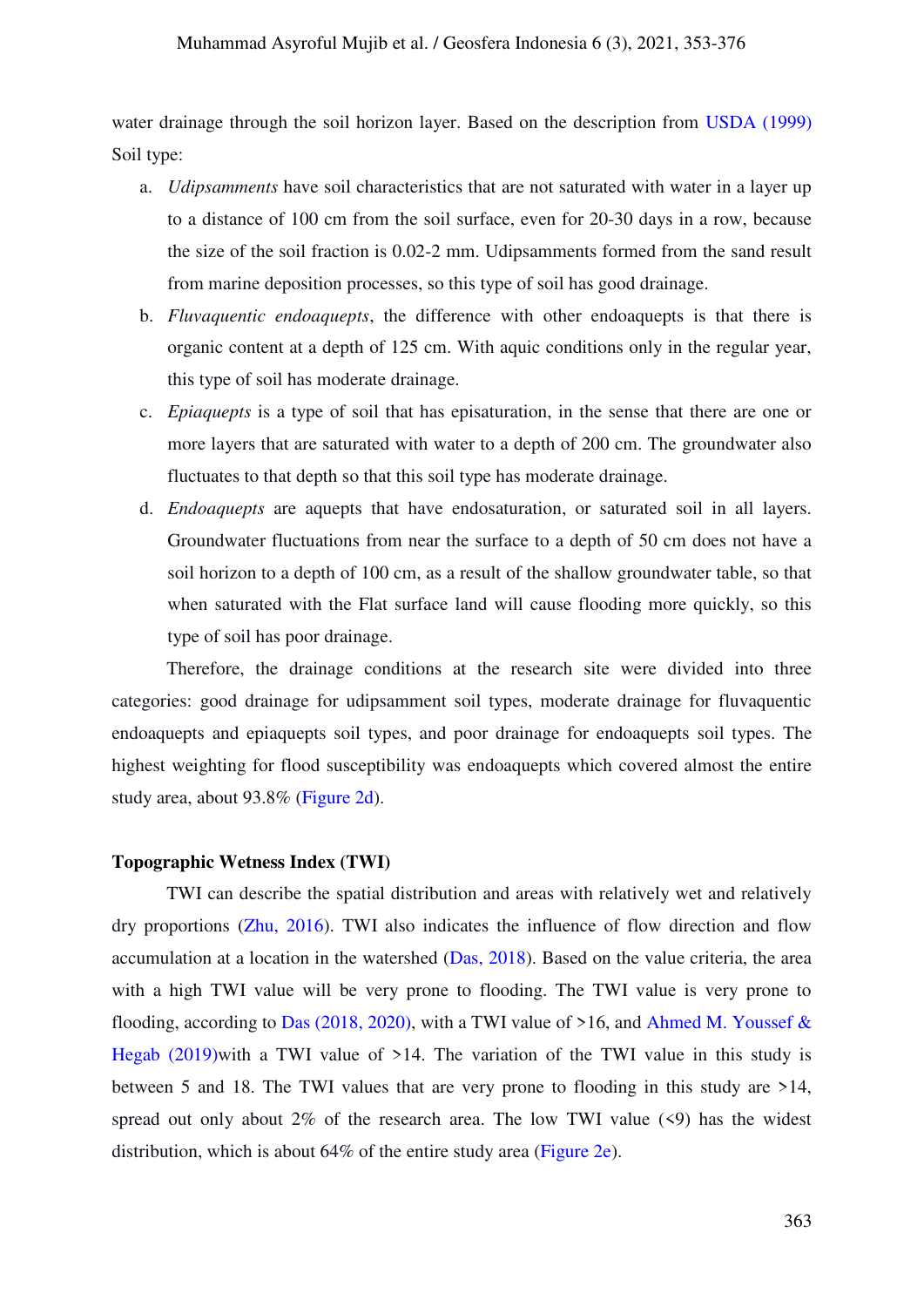

<span id="page-11-0"></span>Figure 2. Factors for flood hazard mapping: a. Slope; b. Elevation; c. Distance from the river; d. Soil Type; e. Topographic Wetness Index (TWI); f. Curvature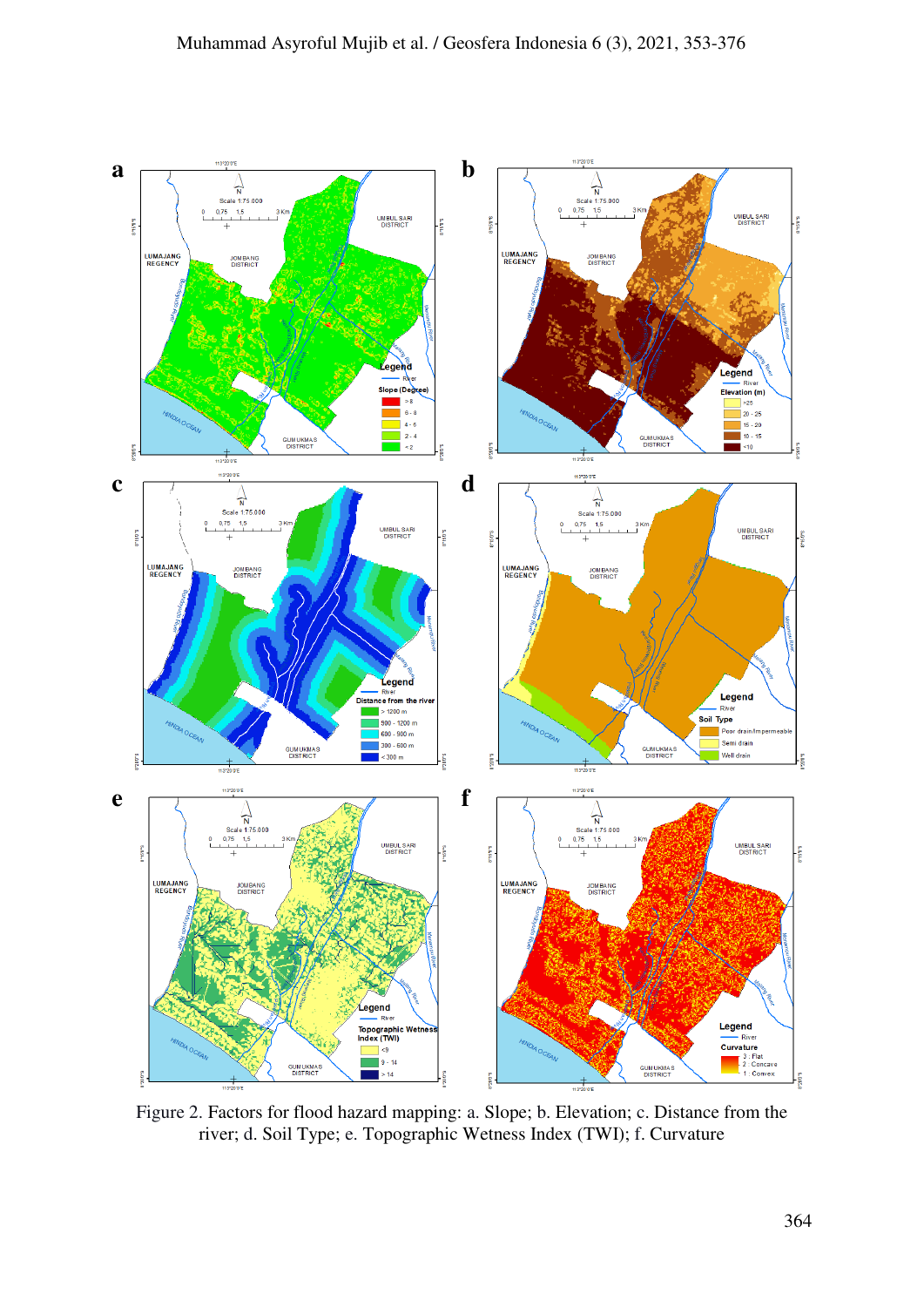#### **Curvature**

Curvature has a minor influence on flood events, although it cannot be ruled out [\(Das,](#page-19-6)  2018). A positive curvature value indicates a convex surface (such as hills and ridges), a negative curvature value indicates a concave surface (such as depression and valley), and a value close to zero indicates flatness [\(Das, 2018;](#page-19-6) [Zhu, 2016\)](#page-23-4). The flat curvature is an area that is very prone to flooding, having the most expansive area, which is around 64.6% of the entire research area. The concave area is around 17.4%, and the convex area is around 17.6% of the research area [\(Figure 2f\)](#page-11-0).

## 4.2. Comparison and Weighting of Each Factor

This study used the AHP Excel template and the AHP Extension in ArcGIS Software to compare and calculate the weights of each variable and the Consistency Ratio (CR). The results of the first stage of AHP calculations assess all factors' weights and comparisons using a 6 x 6 matrix, with diagonal elements equal to 1 [\(Table 1\)](#page-12-0). Furthermore, the pairwise comparison value is normalized to obtain a weighted value [\(Table 2\)](#page-12-1). The factors in the row matrix are compared to other factors in the column matrix.

Floods in Kencong District occurred because many were caused by overflowing river water and broken river embankments so that most areas close to rivers were often affected by floods. Therefore, the distance from the river is the most influential factor compared to other factors. The distance from the river weighs 0.33 or 33%, with the most flood-prone class being the area within 300 meters of the river. The distance factor from the river as the most influential factor compared to other factors is also similar to previous studies, namely [Olii et](#page-21-9)  al. (2021) with a weight of 0.35; [Ajjur & Mogheir \(2020\)](#page-18-4) with a weight of 0.38; [Ahmed M.](#page-23-2)  [Youssef & Hegab \(2019\)](#page-23-2) with a weight of 0.335; [Bathrellos et al. \(2017\)](#page-18-6) with a weight of 0.30; and [Rahmati et al. \(2016\)](#page-21-6) with a weight of 0.546. They all concluded that the areas most affected by flooding were areas close to rivers.

<span id="page-12-1"></span><span id="page-12-0"></span>

| <b>Factors</b>      | Slope | Elevation | Distance from<br>River | Soil type | TWI | Curvature |
|---------------------|-------|-----------|------------------------|-----------|-----|-----------|
| Slope               |       | 4         | 1/2                    |           |     |           |
| Elevation           | 1/4   |           | 1/4                    | 1/2       | 1/3 | 1/2       |
| Distance from River | 2     | 4         |                        | 4         | 3   | 2         |
| Soil type           | 1/3   |           | 1/4                    |           | 1/3 | 1/2       |
| TWI                 | 1/2   | 3         | 1/3                    |           |     | 3         |
| Curvature           | 1/3   |           | 1/2                    | C         | 1/3 |           |

Table 1. Comparison matrix and the relative score of all flood-related factors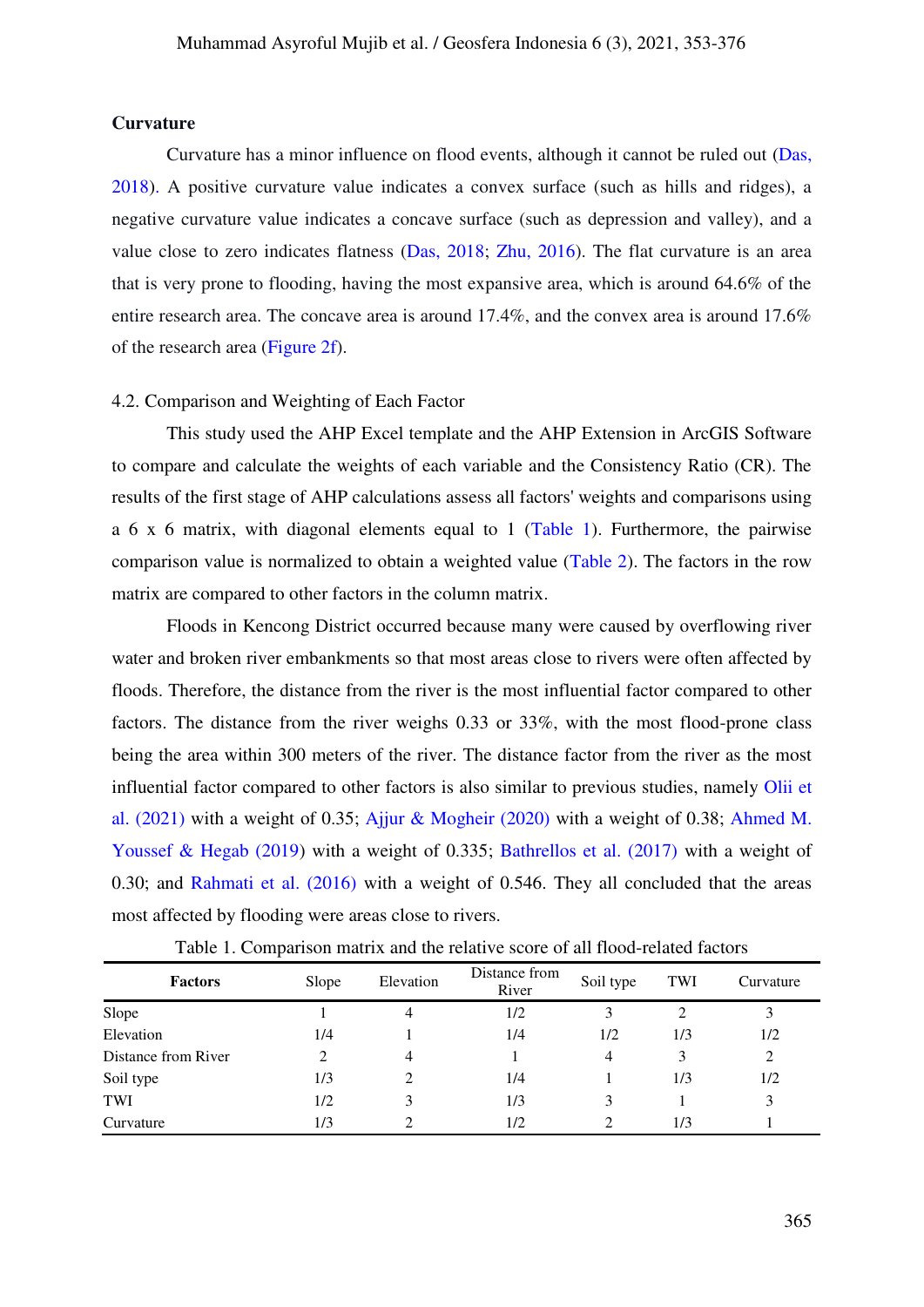| <b>Factors</b>      | Slope | Elevation | Distance<br>from River | Soil<br>type | TWI   | Curvature | Weights<br>$\rm(W_i)$ | Weights<br>$(\%)$ |
|---------------------|-------|-----------|------------------------|--------------|-------|-----------|-----------------------|-------------------|
| Slope               | 0.226 | 0.250     | 0.176                  | 0.222        | 0.286 | 0.300     | 0.243                 | 24.3              |
| Elevation           | 0.057 | 0.063     | 0.088                  | 0.037        | 0.048 | 0.050     | 0.057                 | 5.7               |
| Distance from River | 0.453 | 0.250     | 0.353                  | 0.296        | 0.429 | 0.200     | 0.330                 | 33.0              |
| Soil type           | 0.075 | 0.125     | 0.088                  | 0.074        | 0.048 | 0.050     | 0.077                 | 7.7               |
| TWI                 | 0.113 | 0.188     | 0.118                  | 0.222        | 0.143 | 0.300     | 0.181                 | 18.1              |
| Curvature           | 0.075 | 0.125     | 0.176                  | 0.148        | 0.048 | 0.100     | 0.112                 | 11.2              |

Table 2. Normalized and the weight values in the comparison matrix

The second factor that influences the occurrence of flooding is the slope with a weight of 0.24 or 24%, more significant than the weight of TWI, Curvature, Soil Type, and Elevation. The slope is a physical factor that forms a disaster whose influence is still below the main factor. Most of the slopes in the study area are between 2° to 4°, which are divided into two sub-categories of slope classes. Compared to other studies, slopes  $\leq 6^\circ$  are still the class most prone to flooding [\(Olii et al.2021;](#page-21-9) [Das, 2018;](#page-19-6) [Bathrellos et al.2017;](#page-18-6) [Rahmati et](#page-21-6)  al.2016).

The result of the Consistency Ratio (CR) calculation is 0.047. CR value is still below the value of 0.10; The weighting is accepted and can be analyzed further for the subcategories of each factor. The contribution of each class in determining the flood hazard area is described in [Table 3.](#page-14-0) The factors of slope, elevation and distance from the river are divided into five classes, while soil type, TWI, and Curvature are divided into three classes. Class 1 is the class that has the minor effect on flooding, and class 5 is the class that has the most influence on flood events.

Based on the results of the weighting in this study, the elevation factor is the factor that has the most negligible effect on flooding due to the elevation in the study area is almost at an altitude below 20 m because it is in the downstream area and covers one sub-district. In contrast, in other studies covering areas ranging from upstream to downstream and regional scale (watershed), the elevation factor is considered to be very influential. Other studies categorize elevations <20 m as being in the most flood-prone area because of the regional scale of the research area [\(Hammami et al., 2019;](#page-20-9) [Ajjur & Mogheir, 2020;](#page-18-4) [Olii et al.2021\)](#page-21-9).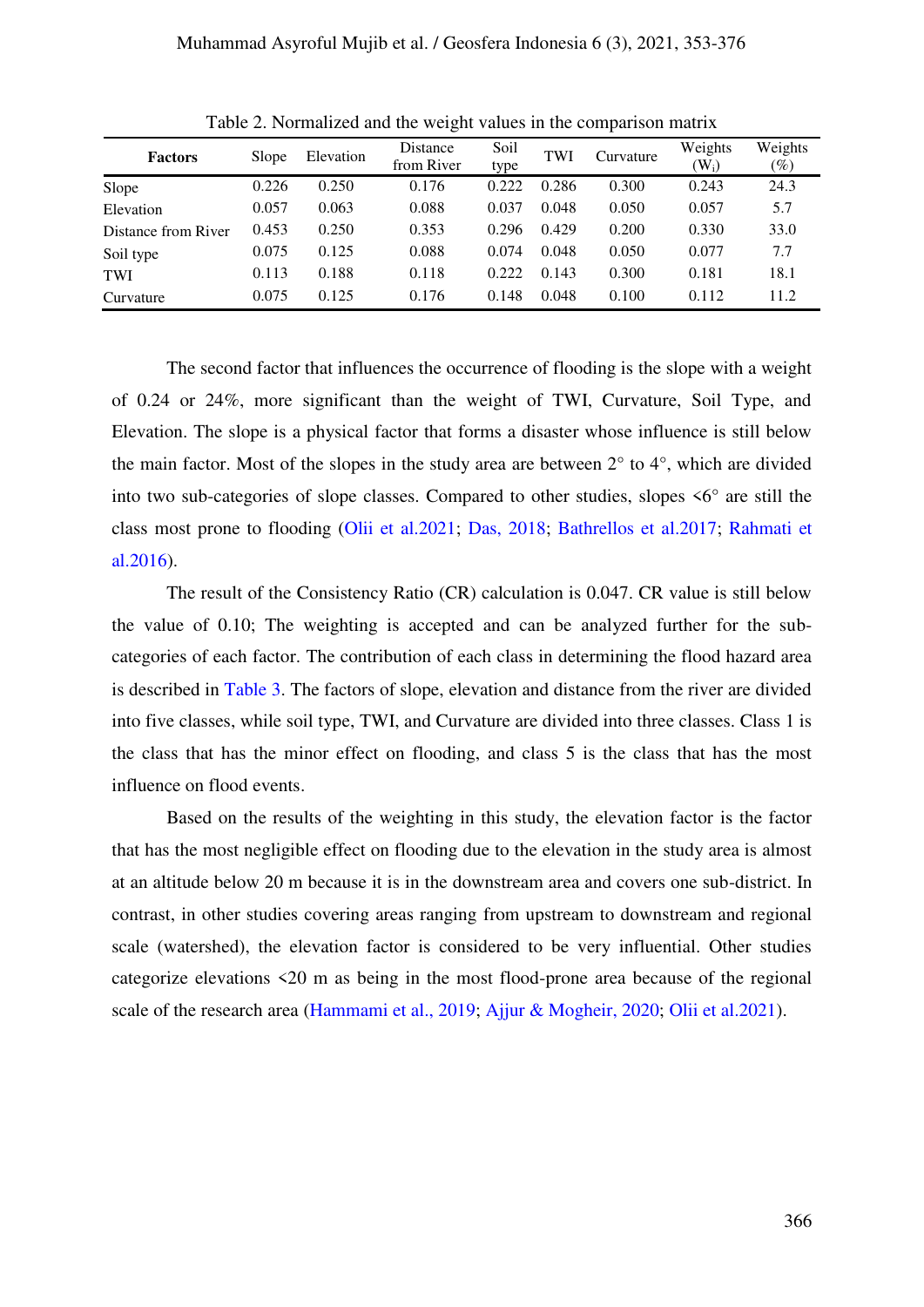<span id="page-14-0"></span>

|                  | <b>Class</b>           |                  | <b>Comparison Matrix</b> |                |              |                |                | <b>Class</b> | <b>Factor</b> | Area               | Area   |
|------------------|------------------------|------------------|--------------------------|----------------|--------------|----------------|----------------|--------------|---------------|--------------------|--------|
| <b>Factors</b>   |                        | Rate             |                          | $\overline{2}$ | 3            | $\overline{4}$ | 5 <sup>1</sup> | Weight       | Weight        | (km <sup>2</sup> ) | $(\%)$ |
| Slope $(°)$      | $\overline{2^{\circ}}$ | 5                | $\mathbf{1}$             |                |              |                |                | 0.416        | 0.243         | 46.87              | 78.65  |
|                  | $2-4^\circ$            | $\overline{4}$   | 1/2                      | $\mathbf{1}$   |              |                |                | 0.262        |               | 10.46              | 17.56  |
|                  | $4-6^\circ$            | $\mathfrak{Z}$   | 1/3                      | 1/2            | $\mathbf{1}$ |                |                | 0.161        |               | 1.83               | 3.07   |
|                  | $6-8^\circ$            | $\boldsymbol{2}$ | 1/4                      | 1/3            | 1/2          | $\mathbf{1}$   |                | 0.099        |               | 0.36               | 0.62   |
|                  | $>8^{\circ}$           | $\mathbf{1}$     | 1/5                      | 1/4            | 1/3          | 1/2            | $\mathbf{1}$   | 0.062        |               | 0.05               | 0.09   |
| <b>Elevation</b> | $\leq 10$              | 5                | 1                        |                |              |                |                | 0.416        | 0.057         | 28.11              | 47.15  |
| (m)              | $10-15$                | $\overline{4}$   | 1/2                      | -1             |              |                |                | 0.262        |               | 16.45              | 27.59  |
|                  | $15 - 20$              | 3                | 1/3                      | 1/2            | $\mathbf{1}$ |                |                | 0.161        |               | 13.59              | 22.81  |
|                  | $20 - 25$              | $\overline{2}$   | 1/4                      | 1/3            | 1/2          | $\mathbf{1}$   |                | 0.099        |               | 1.41               | 2.36   |
|                  | $>25$                  | $\mathbf{1}$     | 1/5                      | 1/4            | 1/3          | 1/2            | $\mathbf{1}$   | 0.062        |               | 0.03               | 0.06   |
| <b>Distance</b>  | $<$ 300 $m$            | 5                | $\mathbf{1}$             |                |              |                |                | 0.443        | 0.330         | 28.40              | 16.91  |
| from river       | 300-600                | $\overline{4}$   | 1/3                      | $\mathbf{1}$   |              |                |                | 0.240        |               | 20.69              | 12.32  |
| (m)              | m<br>600-900<br>m      | 3                | 1/3                      | 1/2            | $\mathbf{1}$ |                |                | 0.159        |               | 17.16              | 10.22  |
|                  | 900-1200<br>${\bf m}$  | $\overline{2}$   | 1/4                      | 1/3            | 1/2          | $\mathbf{1}$   |                | 0.097        |               | 13.98              | 8.33   |
|                  | $>1200 \text{ m}$      | $\mathbf{1}$     | 1/5                      | 1/4            | 1/3          | 1/2            | $\mathbf{1}$   | 0.061        |               | 19.74              | 11.75  |
| <b>Soil Type</b> | Poor drain             | 3                | $\mathbf{1}$             |                |              |                |                | 0.633        | 0.077         | 56.01              | 93.85  |
|                  | Semi<br>drain          | $\overline{2}$   | 1/3                      | $\mathbf{1}$   |              |                |                | 0.260        |               | 1.42               | 2.37   |
|                  | Well drain             | $\mathbf{1}$     | 1/5                      | 1/3            | $\mathbf{1}$ |                |                | 0.106        |               | 2.26               | 3.78   |
| <b>TWI</b>       | >14                    | $\mathfrak{Z}$   | $\mathbf{1}$             |                |              |                |                | 0.633        | 0.181         | 1.,21              | 2.07   |
|                  | $9 - 14$               | $\mathbf{2}$     | 1/3                      | $\mathbf{1}$   |              |                |                | 0.260        |               | 19.43              | 33.30  |
|                  | $\langle 9$            | $\mathbf{1}$     | 1/5                      | 1/3            | $\mathbf{1}$ |                |                | 0.106        |               | 37.70              | 64.63  |
| <b>Curvature</b> | Flat                   | $\mathfrak{Z}$   | $\mathbf{1}$             |                |              |                |                | 0.599        | 0.112         | 38.56              | 64.69  |
|                  | Concave                | $\overline{2}$   | 1/3                      | 1              |              |                |                | 0.269        |               | 10.43              | 17.49  |
|                  | Convex                 | $\mathbf{1}$     | 1/4                      | 1/3            | $\mathbf{1}$ |                |                | 0.131        |               | 10.62              | 17.81  |

Table 3. Classes of the factors and according weights

## 4.3. Flood Susceptibility Analysis Results

The value of the weight of each class and weight variables from the AHP model is then included in the Weighted Overlay analysis in ArcGIS according to the classes described in [Table 3.](#page-14-0) The flood hazard map resulting from the weighting of the six variables is shown in [Figure 3.](#page-16-0) Flood hazard is divided into five levels: deficient, low, medium, high, and very high with an area of 0.02% each; 4.26%; 37.11%; 51.89%, and 6.72%. The location of the occurrence of flooding observations based on incident records and interviews was found as many as 121 locations, of which there were 14 observation sites in moderately vulnerable areas, 81 observation locations in high-prone areas, and 26 observation locations in very high flood-prone areas [\(Table 4\)](#page-15-0). Most flood locations are found in high flood-prone areas because they cover an area of 30.19  $km^2$  or equivalent to 50.89% of the total research area. In areas with a very high level of flood susceptibility, 26 locations were also found, although the area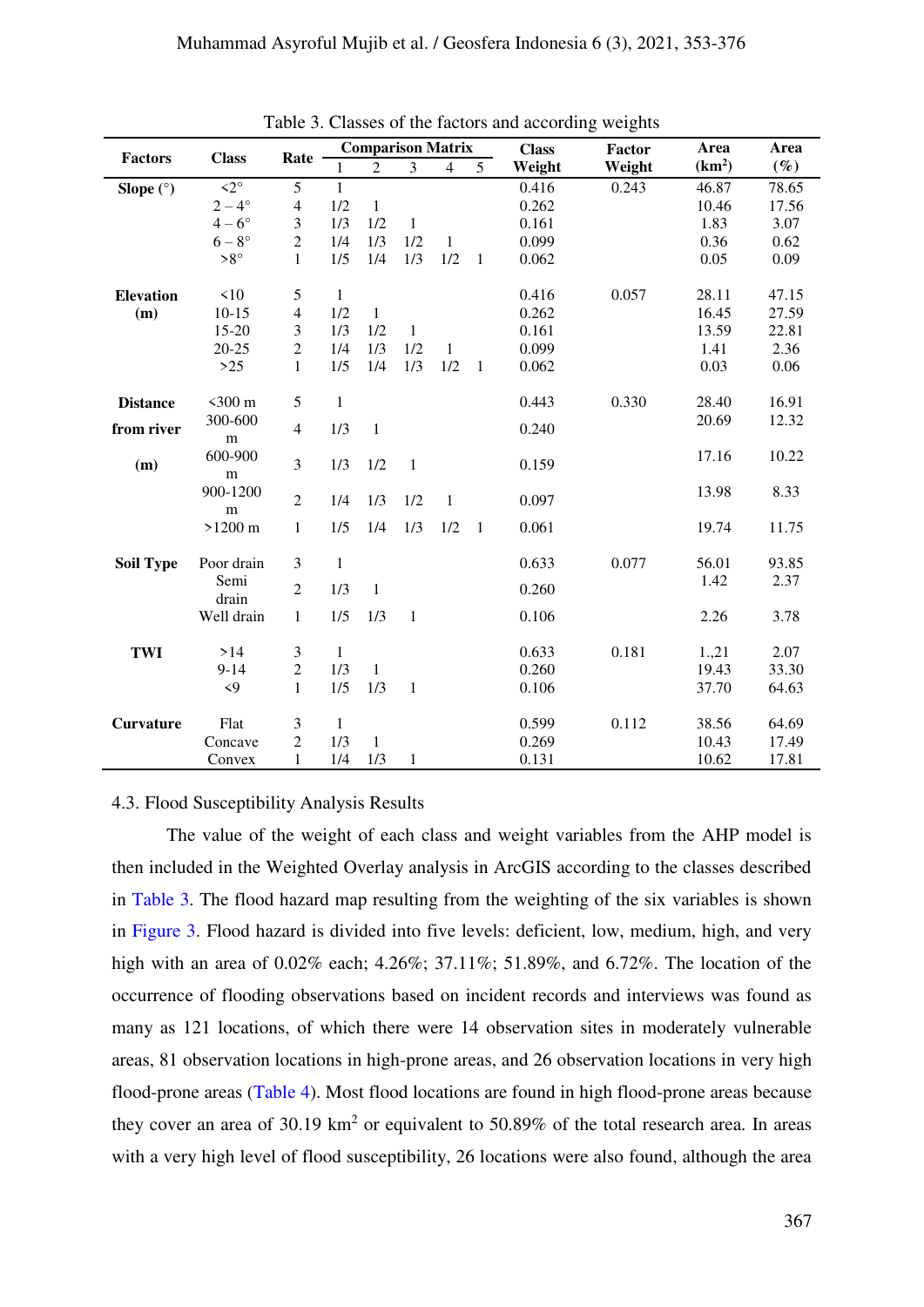was only 3.91 km<sup>2</sup> or 6.72%. In contrast, in areas with a deficient and low level of flood susceptibility with an area of 4.28%, there were no locations where there had been a flood.

| Twore it fire according to the fever of flood susceptionity and flood observation focultons |              |              |                                |  |  |  |  |  |  |
|---------------------------------------------------------------------------------------------|--------------|--------------|--------------------------------|--|--|--|--|--|--|
| <b>Flood Hazard Classes</b>                                                                 | Area $(km2)$ | Area $(\% )$ | <b>Inventory Flood Mapping</b> |  |  |  |  |  |  |
| Very Low                                                                                    | 0.013        | 0.02         |                                |  |  |  |  |  |  |
| Low                                                                                         | 2.477        | 4.26         | -                              |  |  |  |  |  |  |
| Medium                                                                                      | 21.598       | 37.11        | 14                             |  |  |  |  |  |  |
| High                                                                                        | 30.196       | 51.89        | 81                             |  |  |  |  |  |  |
| Very High                                                                                   | 3.911        | 6.72         | 26                             |  |  |  |  |  |  |
| Total                                                                                       | 58.195       | 100.00       | 121                            |  |  |  |  |  |  |

<span id="page-15-0"></span>Table 4. Areas according to the level of flood susceptibility and flood observation locations

Areas with a very high level of flood vulnerability are in the middle part of Kraton Village (2.45%) and the southern part of Kencong Village (2.37%). These two villages have experienced seven broken embankments since 1994. The river embankment that broke on December 22, 2018, was the left-hand defence of the Tanggul River which then resulted in flooding in the southern part of Kencong Village and Kraton Village. Very high vulnerability areas are close to rivers, flat slopes <2°, low elevation, poor soil drainage, and the density of drainage between the Kedongpawon River, Tanggul River, and Meneng River at this location is very tight. The density of dense river drainage is one factor that encourages flood inundation [\(Danumah et al., 2016;](#page-19-4) [Dahri & Abida, 2017;](#page-19-3) [Seejata et al., 2018\).](#page-22-9) In addition, regarding the broken embankment, a very high flood-prone area is also located at the confluence of the Paseban River and the Kedungpowon River. [Chakraborty &](#page-19-2)  Mukhopadhyay (2019) stated that the proximity of an area to the confluence of two rivers and a broken embankment significantly influences flood vulnerability. According to the flood susceptibility class, the area of the village is described in [Table 5.](#page-15-1)

<span id="page-15-1"></span>

|                | <b>Hazard Classes</b> |          |                 |      |                 |               |                 |             |                 |                  | <b>Total</b>       |
|----------------|-----------------------|----------|-----------------|------|-----------------|---------------|-----------------|-------------|-----------------|------------------|--------------------|
| <b>Village</b> |                       | Verv Low |                 | Low  |                 | <b>Medium</b> |                 | <b>High</b> |                 | <b>Very High</b> |                    |
|                | $\mathrm{Km}^2$       | $\%$     | $\mathbf{Km}^2$ | $\%$ | $\mathrm{Km}^2$ | $\%$          | $\mathrm{Km}^2$ | $\%$        | $\mathrm{Km}^2$ | $\%$             | (km <sup>2</sup> ) |
| Cakru          |                       |          | 0.51            | 0.87 | 3.57            | 6.14          | 3.67            | 6.31        | 0.38            | 0.66             | 22.11              |
| Kencong        |                       |          | 0.48            | 0.83 | 5.70            | 9.80          | 9.91            | 17.02       | 1.38            | 2.37             | 45.11              |
| Kraton         |                       |          | 0.04            | 0.07 | 1.03            | 1.77          | 5.55            | 9.54        | 1.42            | 2.45             | 19.44              |
| Paseban        | 0.013                 | 0.02     | 0.86            | 1.48 | 5.05            | 8.68          | 4.98            | 8.56        | 0.31            | 0.53             | 29.96              |
| Wonorejo       |                       |          | 0.58            | 1.00 | 6.24            | 10.72         | 6.08            | 10.45       | 0.42            | 0.72             | 35.50              |
| Total          | 0.013                 |          | 2.48            |      | 21.60           |               | 30.20           |             | 3.91            |                  | 58.20              |

Table 5. The area of the village, according to the level of flood susceptibility

Areas with high flood susceptibility have 51.89% of the research area. High flood levels were spread across all villages, such as in Kencong Village (17.02%), Wonorejo Village (10.45%), and Kraton Village (9.54%). The dominant high flood-prone class is within 300-500 meters of the river, namely the Tanggul River, Malang River, Meneng River,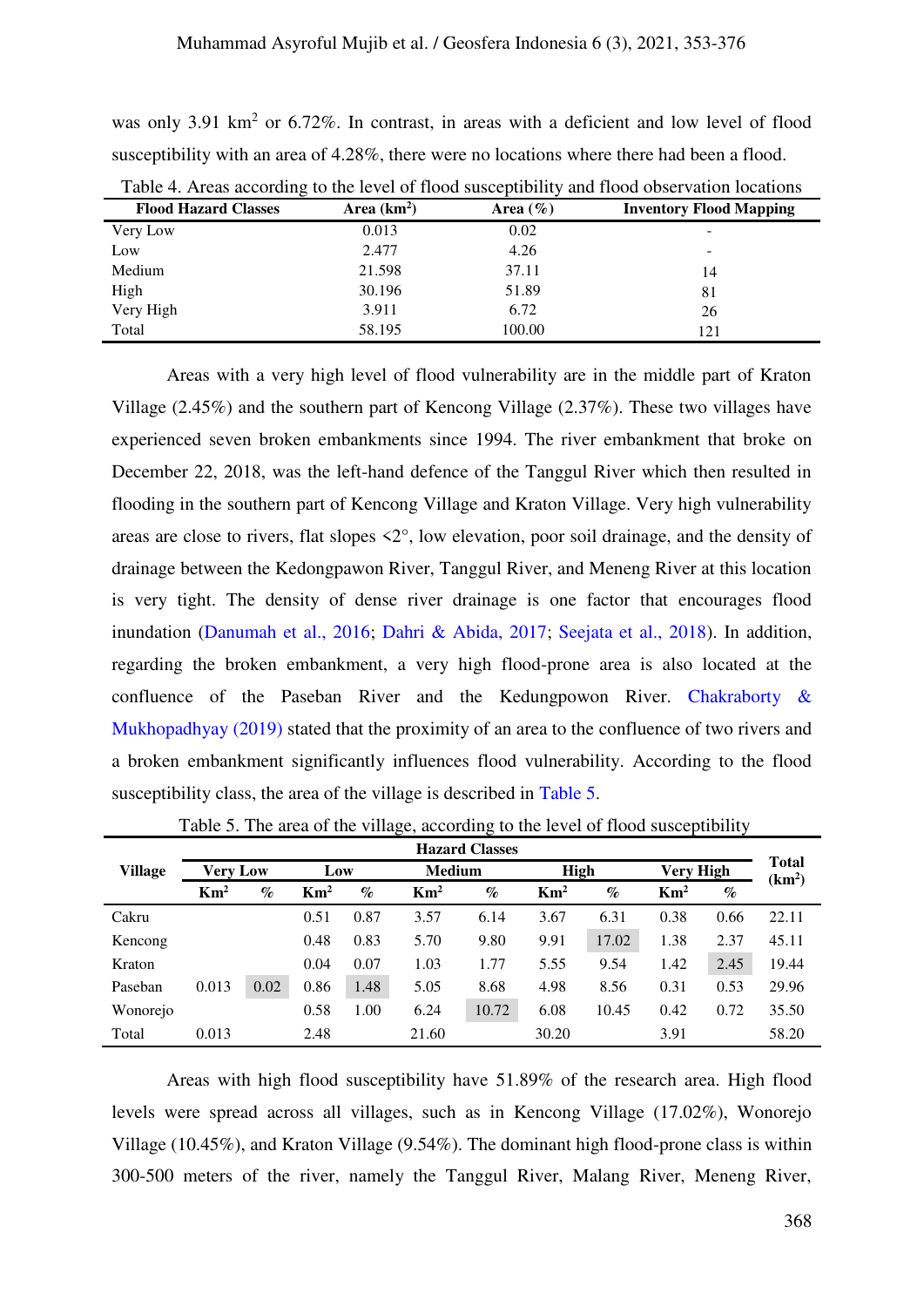Kedungpowon River, and Bondoyudo River. The flood caused by the embankment breaks, all areas categorized as high flood-prone will also be inundated. The slopes in Kencong District are dominantly in the flat category with slopes of  $0^{\circ}$ -4 $^{\circ}$ , low elevation, and poor drainage, which makes some areas fall into the category of high-level flooding.

Areas that have a moderate level of flood vulnerability are Wonorejo Village (10.72%), Kencong Village (9.80%), and Paseban Village (8.68%). The condition of the area included in the moderate flood area is usually caused by the movement of water through the basin and basin to lead to a flat place even though it is far from the river. They are randomly distributed in the low- and very-low class flood areas. The area is far from rivers, has good soil drainage, and has curvature in hills or dunes. The distribution of all flood-prone classes is shown in [Figure 3.](#page-16-0)



<span id="page-16-0"></span>Figure 3. Flood susceptibility map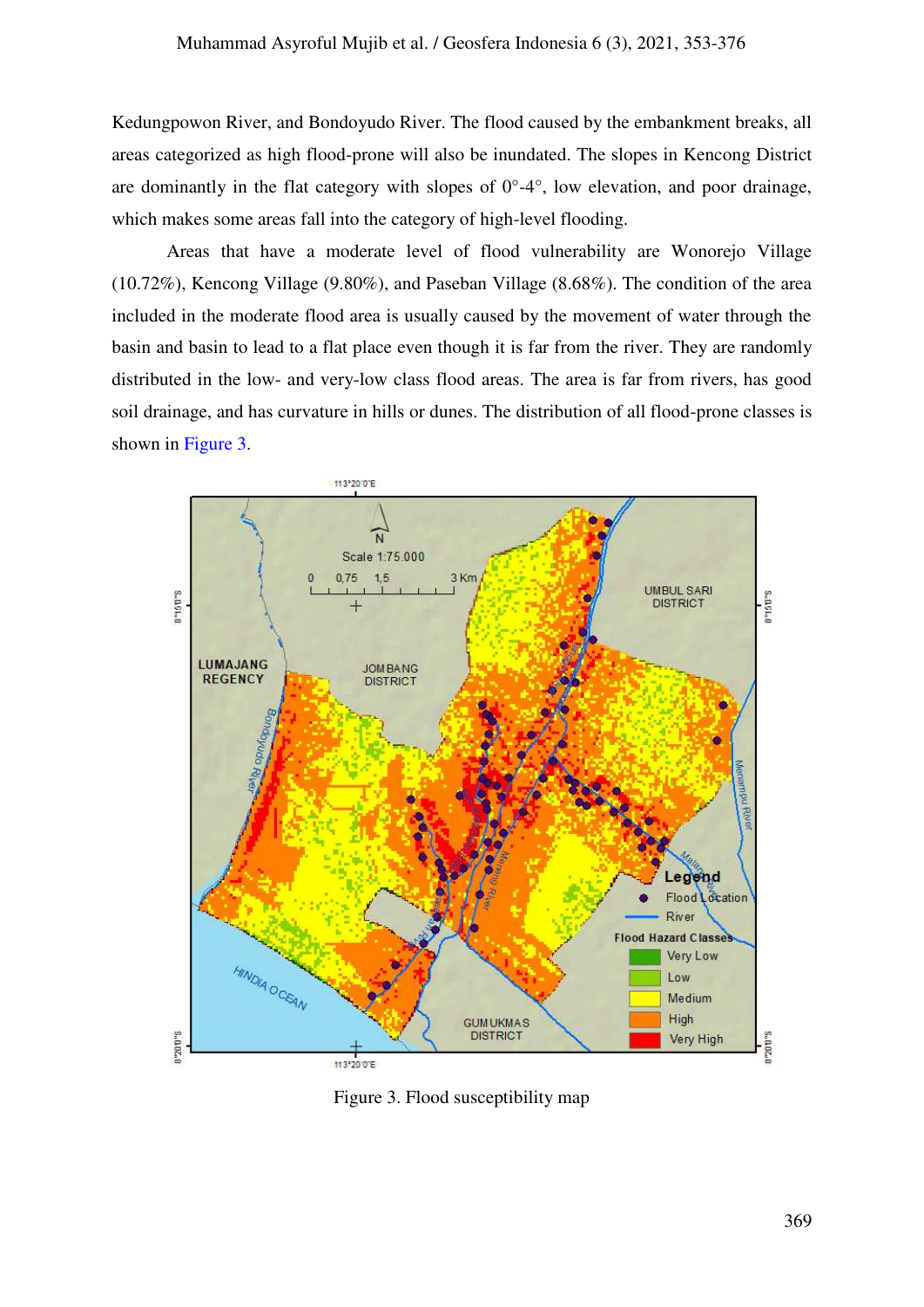4.4. Model Validation

The accuracy of the flood vulnerability modeling results can be validated quantitatively using the Receiver Operating Characteristic (ROC) curve to compare the accuracy of the vulnerability map with data on the location of flood events in the field [\(Youssef & Hegab, 2019;](#page-23-2) [Shafizadeh-Moghadam et al., 2018;](#page-22-3) [Tien Bui et al., 2012\)](#page-22-6). In general, the prediction level shows the model's predictive ability in a particular area by measuring the area under the prediction level curve (Area Under Curve) called the AUC Value [\(Pourghasemi et al., 2012\)](#page-21-7).

In this study, the validation of the flood-prone map was carried out through field observations at locations that had been flooded and found 121 locations of flood events in the Kencong District area. The AUC value shows a value of 0.838 which means that about 84% of the area is below the prediction according to the AHP flood mapping method results [\(Figure 4\)](#page-17-0). The range of values to indicate the predicted result class is 90-100% (Special); 80- 90% (Very Good); 70-80% (Good); 60-70% (Enough); and 50-60% (low) [\(James et al., 2013;](#page-20-11) Zumel  $& Mount, 2014$ . The AUC value shows that the AHP method has excellent predictive ability (84%) in mapping flood-prone areas in Kencong District.



Figure 4. Area Under Curve (AUC) for Flood Susceptibility Map

## <span id="page-17-0"></span>**5. Conclusion**

The AHP method, integrated with the Geographic Information System, can produce a model to evaluate the spatial distribution of flood-prone areas in the Kencong District, Jember Regency. Spatial distribution using weighting on the variables of a slope, elevation,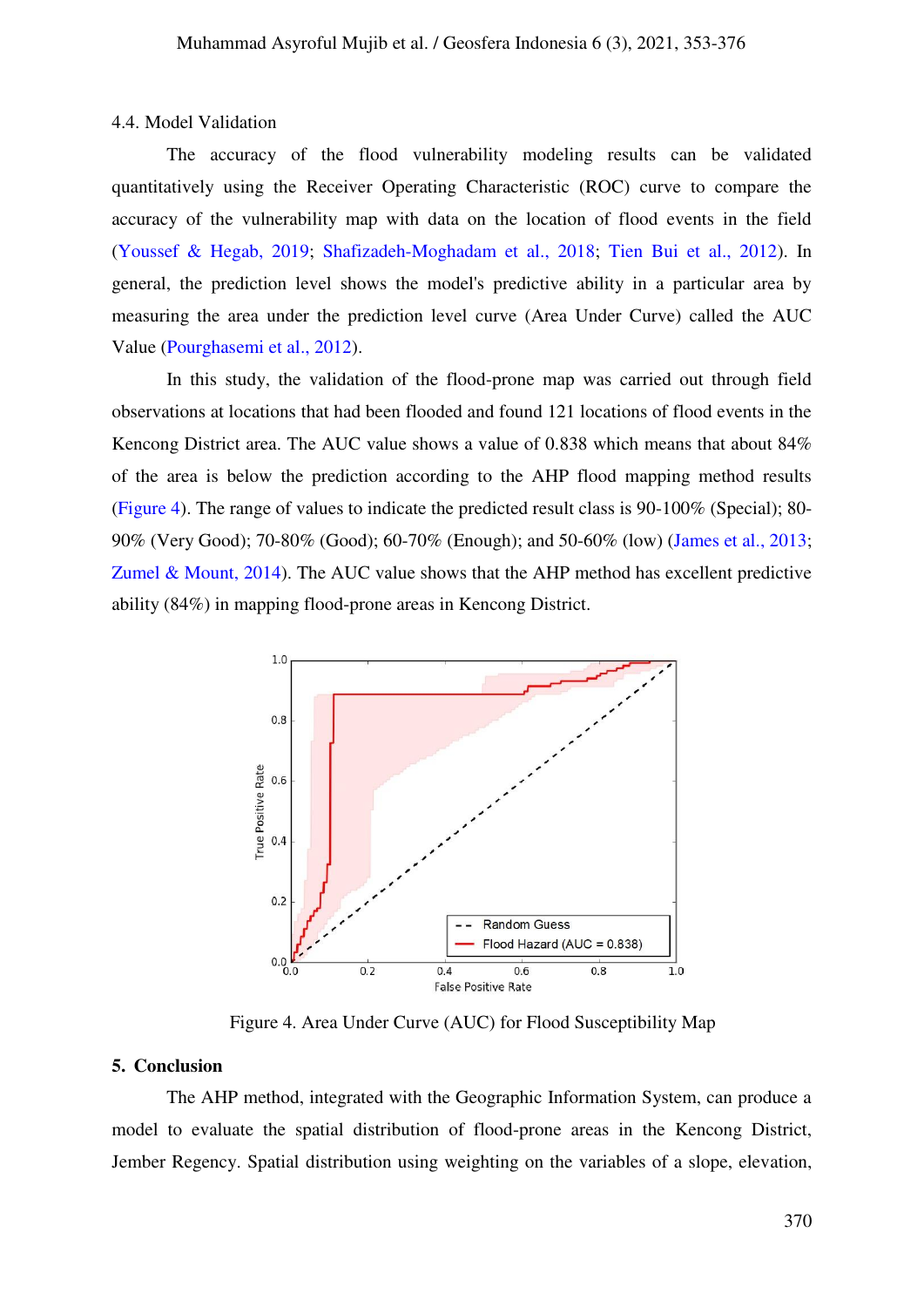soil type, distance from the river, topographic wetness index (TWI), and curvature have been divided into five levels: deficient, low, medium, high, and very high with an area of 0.02% each; 4.26%; 37.11%; 51.89%, and 6.72%. Areas closed to the rivers within a radius of <300 meters, and 300-600 meters are high vulnerable to the flood, because the distance variable has the highest weight, which is about 33% compared to other variables. The farther the distance from the river, the lower the potential for the area flooded. The validation value of this model with observations in the field was 83.8%, indicating a excellent predictive ability.

#### **Conflict of Interest**

The authors declare that there is no conflict of interest with any financial, personal, or other relationships with other people or organizations related to the material discussed in this article.

## **References**

- <span id="page-18-0"></span>Ainunisa, D., Halik, G., & Widiarti, W. Y. (2020). Pemodelan Perubahan Tataguna Lahan Terhadap Debit Banjir DAS Tanggul, Jember Menggunakan Model SWAT (Soil and Water Assessment Tool). *Rekayasa Sipil*, *14*(2), 154–161. [https://doi.org/10.21776/ub.rekayasasipil.2020.014.02.10.](https://rekayasasipil.ub.ac.id/index.php/rs/article/view/652)
- <span id="page-18-4"></span>Ajjur, S. B., &Mogheir, Y. K. (2020). Flood hazard mapping using a multi-criteria decision analysis and GIS (case study Gaza Governorate, Palestine). *Arabian Journal of Geosciences*, *13*(2). [https://doi.org/10.1007/s12517-019-5024-6.](https://link.springer.com/article/10.1007%2Fs12517-019-5024-6)
- <span id="page-18-5"></span>Arseni, M., Rosu, A., Calmuc, M., Calmuc, V. A., Iticescu, C., & Georgescu, L. P. (2020). Development of flood risk and hazard maps for the lower course of the Siret River, Romania. *Sustainability (Switzerland)*, *12*(16). [https://doi.org/10.3390/su12166588.](https://www.mdpi.com/2071-1050/12/16/6588)
- <span id="page-18-3"></span>Bachri, S., Aldianto, Y. E., Sumarmi;, Kresno, S. B. U. ., & Naufal, M. F. (2021). Flood Modelling of Badeng River Using HEC-RAS in Singojuruh Sub-District, Banyuwangi Regency, East Java, Indonesia. *Jurnal Geografi*, *13*(1), 76–87. [https://doi.org/10.24114/jg.v13i1.19211.](https://jurnal.unimed.ac.id/2012/index.php/geo/article/view/19211)
- <span id="page-18-2"></span>Balica, S. F., Popescu, I., Beevers, L., & Wright, N. G. (2013). Parametric and physically based modelling techniques for flood risk and vulnerability assessment: A comparison. *Environmental Modelling and Software*, *41*, 84–92. [https://doi.org/10.1016/j.envsoft.2012.11.002.](https://www.sciencedirect.com/science/article/abs/pii/S1364815212002733?via%3Dihub)
- <span id="page-18-6"></span>Bathrellos, G. D., Skilodimou, H. D., Chousianitis, K., Youssef, A. M., & Pradhan, B. (2017). Suitability estimation for urban development using multi-hazard assessment map. *Science of the Total Environment*, *575*, 119–134. [https://doi.org/10.1016/j.scitotenv.2016.10.025.](https://www.sciencedirect.com/science/article/abs/pii/S0048969716321891?via%3Dihub)
- <span id="page-18-1"></span>Bellos, V. (2012). Ways for flood hazard mapping in urbanised environments : A short literature review. *Water Utility Journal*, *January 2012*, 25–31. https://www.ewra.net/wuj/pdf/WUJ\_2012\_04\_03.pdf.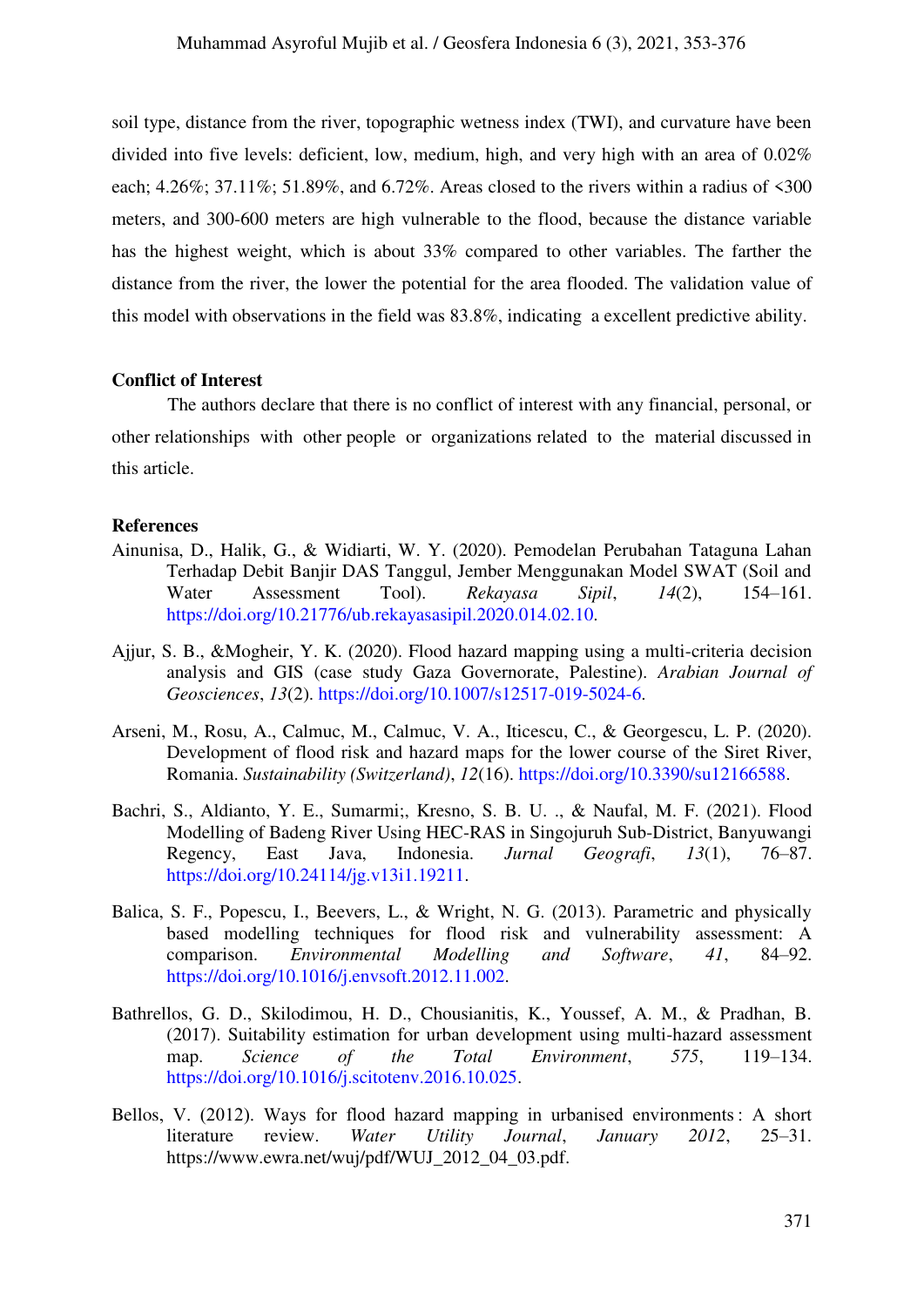- <span id="page-19-0"></span>BNPB. (2019). *Katalog Desa/Kelurahan Rawan Banjir (Kelas Kerawanan Tinggi dan Sedang)*. Retrieved from [https://bnpb.go.id/.](https://bnpb.go.id/)
- <span id="page-19-1"></span>BNPB. (2021). Indeks risiko bencana Indonesia (IRBI) tahun 2020. Retrieved from [https://bnpb.go.id/.](https://bnpb.go.id/)
- Carmo, J. S. A. (2020). Physical Modelling vs. Numerical Modelling: Complementarity and Learning. *Preprints (Www.Preprints.Org)*, *July*. [https://doi.org/10.20944/preprints202007.0753.v1.](https://www.preprints.org/manuscript/202007.0753/v1)
- <span id="page-19-2"></span>Chakraborty, S., & Mukhopadhyay, S. (2019). Assessing flood risk using analytical hierarchy process (AHP) and geographical information system (GIS): application in Coochbehar district of West Bengal, India. *Natural Hazards*, *99*(1), 247–274[.](https://link.springer.com/article/10.1007%2Fs11069-019-03737-7) [https://doi.org/10.1007/s11069-019-03737-7.](https://link.springer.com/article/10.1007%2Fs11069-019-03737-7)
- <span id="page-19-5"></span>Costache, R. (2019). Flood Susceptibility Assessment by Using Bivariate Statistics and Machine Learning Models - A Useful Tool for Flood Risk Management. *Water Resources Management*, *33*(9), 3239–3256. [https://doi.org/10.1007/s11269-019-](https://link.springer.com/article/10.1007%2Fs11269-019-02301-z) [02301-z.](https://link.springer.com/article/10.1007%2Fs11269-019-02301-z)
- Costache, R., Arabameri, A., Elkhrachy, I., Ghorbanzadeh, O., & Pham, Q. B. (2021). Detection of areas prone to flood risk using state-of-the-art machine learning models. *Geomatics, Natural Hazards and Risk*, *12*(1), 1488–1507. [https://doi.org/10.1080/19475705.2021.1920480.](https://www.tandfonline.com/doi/full/10.1080/19475705.2021.1920480)
- <span id="page-19-3"></span>Dahri, N., & Abida, H. (2017). Monte Carlo simulation-aided analytical hierarchy process (AHP) for flood susceptibility mapping in Gabes Basin (southeastern Tunisia). *Environmental Earth Sciences*, *76*(7). [https://doi.org/10.1007/s12665-017-6619-4.](https://link.springer.com/article/10.1007%2Fs12665-017-6619-4)
- <span id="page-19-4"></span>Danumah, J. H., Odai, S. N., Saley, B. M., Szarzynski, J., Thiel, M., Kwaku, A., Kouame, F. K., & Akpa, L. Y. (2016). Flood risk assessment and mapping in Abidjan district using multi-criteria analysis (AHP) model and geoinformation techniques, (cote d'ivoire). *Geoenvironmental Disasters*, *3*(1). [https://doi.org/10.1186/s40677-016-](https://geoenvironmental-disasters.springeropen.com/articles/10.1186/s40677-016-0044-y)  $0044 - y$ .
- <span id="page-19-6"></span>Das, S. (2018). Geographic information system and AHP-based flood hazard zonation of Vaitarna basin, Maharashtra, India. *Arabian Journal of Geosciences*, *11*(19). [https://doi.org/10.1007/s12517-018-3933-4.](https://link.springer.com/article/10.1007%2Fs12517-018-3933-4)
- Das, S. (2019). Geospatial mapping of flood susceptibility and hydro-geomorphic response to the floods in Ulhas basin, India. *Remote Sensing Applications: Society and Environment*, *14*, 60–74. [https://doi.org/10.1016/j.rsase.2019.02.006.](https://www.sciencedirect.com/science/article/abs/pii/S2352938518302921?via%3Dihub)
- Das, S. (2020). Flood susceptibility mapping of the Western Ghat coastal belt using multisource geospatial data and analytical hierarchy process (AHP). *Remote Sensing Applications: Society and Environment*, *20*, 100379. [https://doi.org/10.1016/j.rsase.2020.100379.](https://www.sciencedirect.com/science/article/abs/pii/S2352938520301920?via%3Dihub)
- Das, S., & Pardeshi, S. D. (2018). Comparative analysis of lineaments extracted from Cartosat, SRTM and ASTER DEM: a study based on four watersheds in Konkan region, India. *Spatial Information Research*, *26*(1), 47–57. [https://doi.org/10.1007/s41324-017-0155-x.](https://link.springer.com/article/10.1007%2Fs41324-017-0155-x)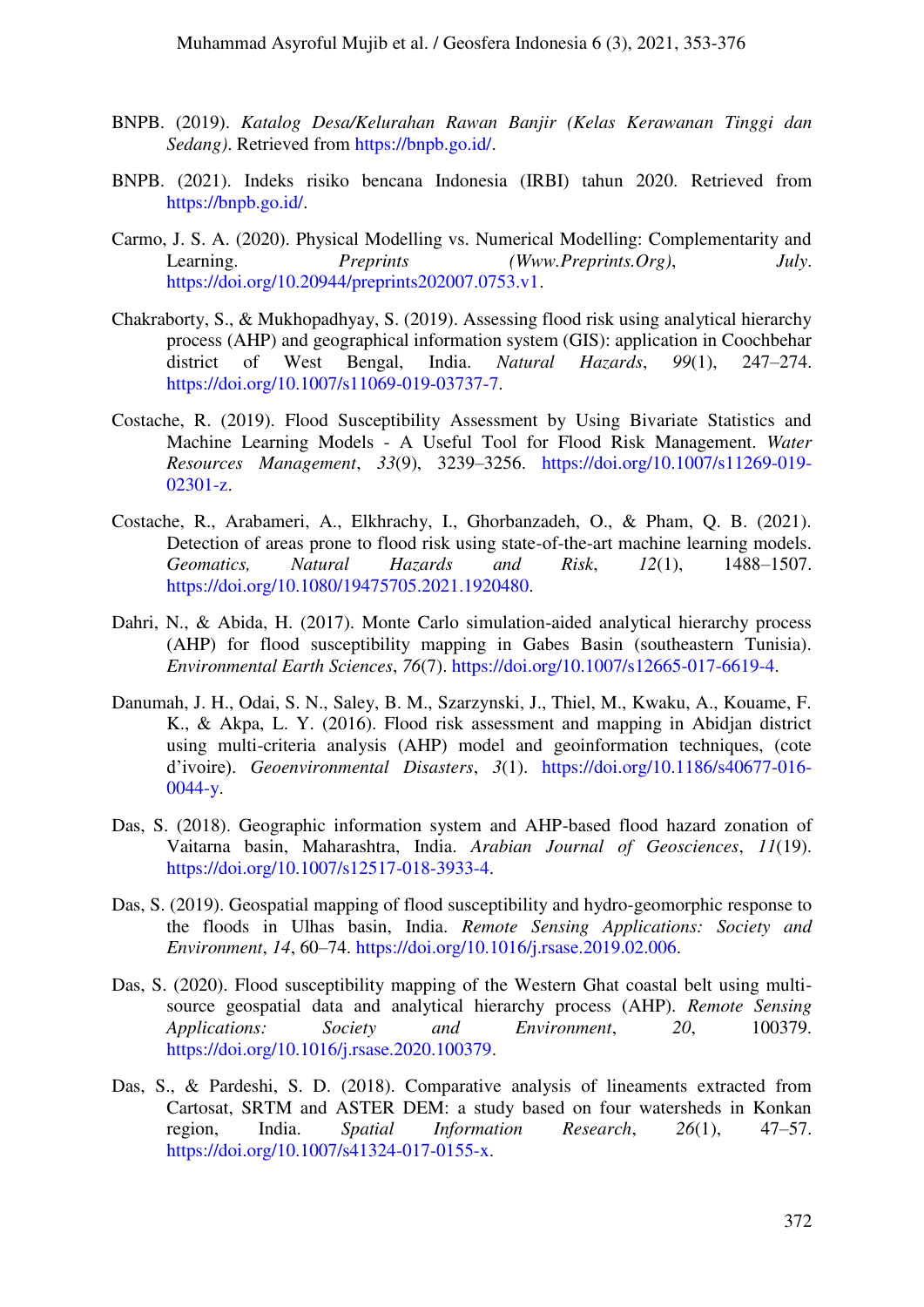- <span id="page-20-2"></span>Djalante, R., & Garschagen, M. (2017). A Review of Disaster Trend and Disaster Risk Governance in Indonesia:1900-2015. In *Disaster Risk Reduction in Indonesia*[.https://doi.org/10.1007/978-3-319-54466-3\\_2.](https://link.springer.com/chapter/10.1007/978-3-319-54466-3_2)
- <span id="page-20-7"></span>Eini, M., Kaboli, H. S., Rashidian, M., & Hedayat, H. (2020). Hazard and vulnerability in urban flood risk mapping: Machine learning techniques and considering the role of urban districts. *International Journal of Disaster Risk Reduction*, *50*, 101687. [https://doi.org/10.1016/j.ijdrr.2020.101687.](https://www.sciencedirect.com/science/article/abs/pii/S2212420920303484?via%3Dihub)
- <span id="page-20-1"></span>Feng, L. H., & Lu, J. (2010). The practical research on flood forecasting based on artificial neural networks. *Expert Systems with Applications*, *37*(4), 2974–2977. [https://doi.org/10.1016/j.eswa.2009.09.037.](https://www.sciencedirect.com/science/article/abs/pii/S0957417409008185?via%3Dihub)
- <span id="page-20-10"></span>Fernández, D. S., & Lutz, M. A. (2010). Urban flood hazard zoning in Tucumán Province, Argentina, using GIS and multicriteria decision analysis. *Engineering Geology*, *111*(1–4), 90–98. [https://doi.org/10.1016/j.enggeo.2009.12.006.](https://www.sciencedirect.com/science/article/abs/pii/S001379520900310X?via%3Dihub)
- <span id="page-20-9"></span>Hammami, S., Zouhri, L., Souissi, D., Souei, A., Zghibi, A., Marzougui, A., & Dlala, M. (2019). Application of the GIS based multi-criteria decision analysis and analytical hierarchy process (AHP) in the flood susceptibility mapping (Tunisia). *Arabian Journal of Geosciences*, *12*(21). [https://doi.org/10.1007/s12517-019-4754-9.](https://link.springer.com/article/10.1007%2Fs12517-019-4754-9)
- <span id="page-20-5"></span>Handini, D. R., Hidayah, E., & Halik, G. (2021). Flash Flood Susceptibility Mapping at Andungbiru Watershed, East Java Using AHP-Information Weighted Method. *Geosfera Indonesia*, *6*(2), 157–172. [https://doi.org/https://doi.org/10.19184/geosi.v6i2.24173.](https://jurnal.unej.ac.id/index.php/GEOSI/article/view/24173)
- <span id="page-20-3"></span>Haq, T., Halik, G., & Hidayah, E. (2020). Flood routing model using integration of Delft3D and GIS (case study: Tanggul watershed, Jember). *AIP Conference Proceedings*, *2278*(October). [https://doi.org/10.1063/5.0014607.](https://aip.scitation.org/doi/abs/10.1063/5.0014607)
- <span id="page-20-8"></span>Ho, L. T. K., & Umitsu, M. (2011). Micro-landform classification and flood hazard assessment of the Thu Bon alluvial plain, central Vietnam via an integrated method utilizing remotely sensed data. *Applied Geography*, *31*(3), 1082–1093. [https://doi.org/10.1016/j.apgeog.2011.01.005.](https://www.sciencedirect.com/science/article/abs/pii/S0143622811000063?via%3Dihub)
- <span id="page-20-11"></span>James, G., Witten, D., Hastie, T., & Tibshirani, R. (2013). *An Introduction to Statistical Learning, With application in R.* Springer: US.
- <span id="page-20-4"></span>Ji, J., Choi, C., Yu, M., & Yi, J. (2012). Comparison of a data-driven model and a physical model for flood forecasting. *WIT Transactions on Ecology and the Environment*, *159*, 133–142. [https://doi.org/10.2495/FRIAR120111.](https://www.witpress.com/elibrary/wit-transactions-on-ecology-and-the-environment/159/23357)
- <span id="page-20-6"></span>Kazakis, N., Kougias, I., & Patsialis, T. (2015). Assessment of flood hazard areas at a regional scale using an index-based approach and Analytical Hierarchy Process: Application in Rhodope-Evros region, Greece. *Science of the Total Environment*, *538*, 555–563. [https://doi.org/10.1016/j.scitotenv.2015.08.055.](https://www.sciencedirect.com/science/article/pii/S0048969715305581?via%3Dihub)
- <span id="page-20-0"></span>Kia, M. B., Pirasteh, S., Pradhan, B., Mahmud, A. R., Sulaiman, W. N. A., & Moradi, A. (2012). An artificial neural network model for flood simulation using GIS: Johor River Basin, Malaysia. *Environmental Earth Sciences*, *67*(1), 251–264. [https://doi.org/10.1007/s12665-011-1504-z.](https://link.springer.com/article/10.1007%2Fs12665-011-1504-z)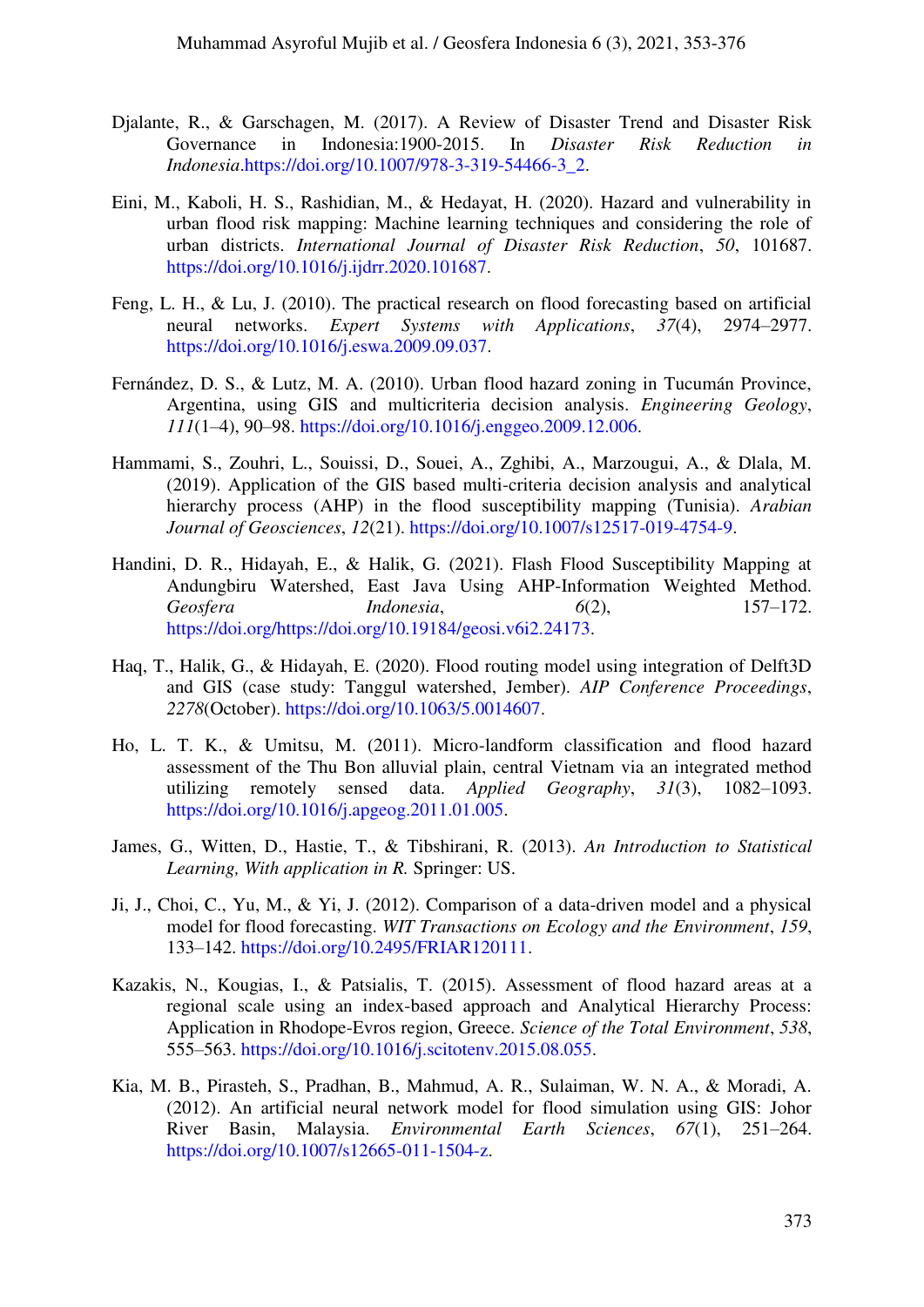- <span id="page-21-4"></span>Mahmoud, S. H., & Gan, T. Y. (2018). Multi-criteria approach to develop flood susceptibility maps in arid regions of Middle East. *Journal of Cleaner Production*, *196*, 216–229. [https://doi.org/10.1016/j.jclepro.2018.06.047.](https://www.sciencedirect.com/science/article/abs/pii/S0959652618316974?via%3Dihub)
- <span id="page-21-3"></span>Mudashiru, R. B., Sabtu, N., Abustan, I., & Balogun, W. (2021). Flood hazard mapping methods: A review. *Journal of Hydrology*, *603*(PA), 126846. https://doi.org/10.1016/j.jhydrol.2021.126846.
- <span id="page-21-9"></span>Olii, M. R., Olii, A., & Pakaya, R. (2021). The integrated spatial assessment of the flood hazard using AHP-GIS: The case study of gorontalo regency. *Indonesian Journal of Geography*, *53*(1), 126–135. [https://doi.org/10.22146/IJG.59999.](https://jurnal.ugm.ac.id/ijg/article/view/59999)
- <span id="page-21-8"></span>Papaioannou, G., Vasiliades, L., & Loukas, A. (2015). Multi-Criteria Analysis Framework for Potential Flood Prone Areas Mapping. *Water Resources Management*, *29*(2), 399– 418. [https://doi.org/10.22146/IJG.59999.](https://link.springer.com/article/10.1007%2Fs11269-014-0817-6)
- <span id="page-21-0"></span>Pelling, M. (2003). The vulnerability of cities : natural disasters and social resilience. In *Earthscan Publications Ltd*. [https://doi.org/10.1039/J19660001254.](https://pubs.rsc.org/en/content/articlelanding/1966/J1/j19660001254)
- <span id="page-21-7"></span>Pourghasemi, H. R., Pradhan, B., & Gokceoglu, C. (2012). Application of fuzzy logic and analytical hierarchy process (AHP) to landslide susceptibility mapping at Haraz watershed, Iran. *Natural Hazards*, *63*(2), 965–996. [https://doi.org/10.1007/s11069-](https://link.springer.com/article/10.1007%2Fs11069-012-0217-2) [012-0217-2.](https://link.springer.com/article/10.1007%2Fs11069-012-0217-2)
- Pourghasemi, H. reza, Beheshtirad, M., & Pradhan, B. (2014). A comparative assessment of prediction capabilities of modified analytical hierarchy process (M-AHP) and Mamdani fuzzy logic models using Netcad-GIS for forest fire susceptibility mapping. *Geomatics, Natural Hazards and Risk*, *7*(2), 861–885. [https://doi.org/10.1080/19475705.2014.984247.](https://www.tandfonline.com/doi/full/10.1080/19475705.2014.984247)
- <span id="page-21-1"></span>Public Works Department of Highways and Natural Resources of Jember Regency Natural Resources Coordinator Area of Kencong and Gumukmas Districts. (2018). *Data on the Social Impact of the Flood in Kencong District in 2018*. (Unpublished).
- <span id="page-21-2"></span>Public Works Department of Highways and Natural Resources of Jember Regency Natural Resources Coordinator Area of Kencong and Gumukmas Districts. (2021). *Chronology and Characteristics of Flooding Along the Embankment River*. (Unpublished).
- <span id="page-21-6"></span>Rahmati, O., Zeinivand, H., & Besharat, M. (2016). Flood hazard zoning in Yasooj region, Iran, using GIS and multi-criteria decision analysis. *Geomatics, Natural Hazards and Risk*, *7*(3), 1000–1017. [https://doi.org/10.1080/19475705.2015.1045043.](https://www.tandfonline.com/doi/full/10.1080/19475705.2015.1045043)
- <span id="page-21-5"></span>Saaty, T. L. (1977). A scaling method for priorities in hierarchical structures. *Journal of Mathematical Psychology*, *15*(3), 234–281. [https://doi.org/10.1016/0022-](https://www.sciencedirect.com/science/article/abs/pii/0022249677900335?via%3Dihub) [2496\(77\)90033-5.](https://www.sciencedirect.com/science/article/abs/pii/0022249677900335?via%3Dihub)
- Saaty, T. L. (1990). How to make a decision: The analytic hierarchy process. *European Journal of Operational Research*, *48*(1), 9–26. [https://doi.org/10.1016/0377-](https://www.sciencedirect.com/science/article/abs/pii/037722179090057I?via%3Dihub) [2217\(90\)90057-I.](https://www.sciencedirect.com/science/article/abs/pii/037722179090057I?via%3Dihub)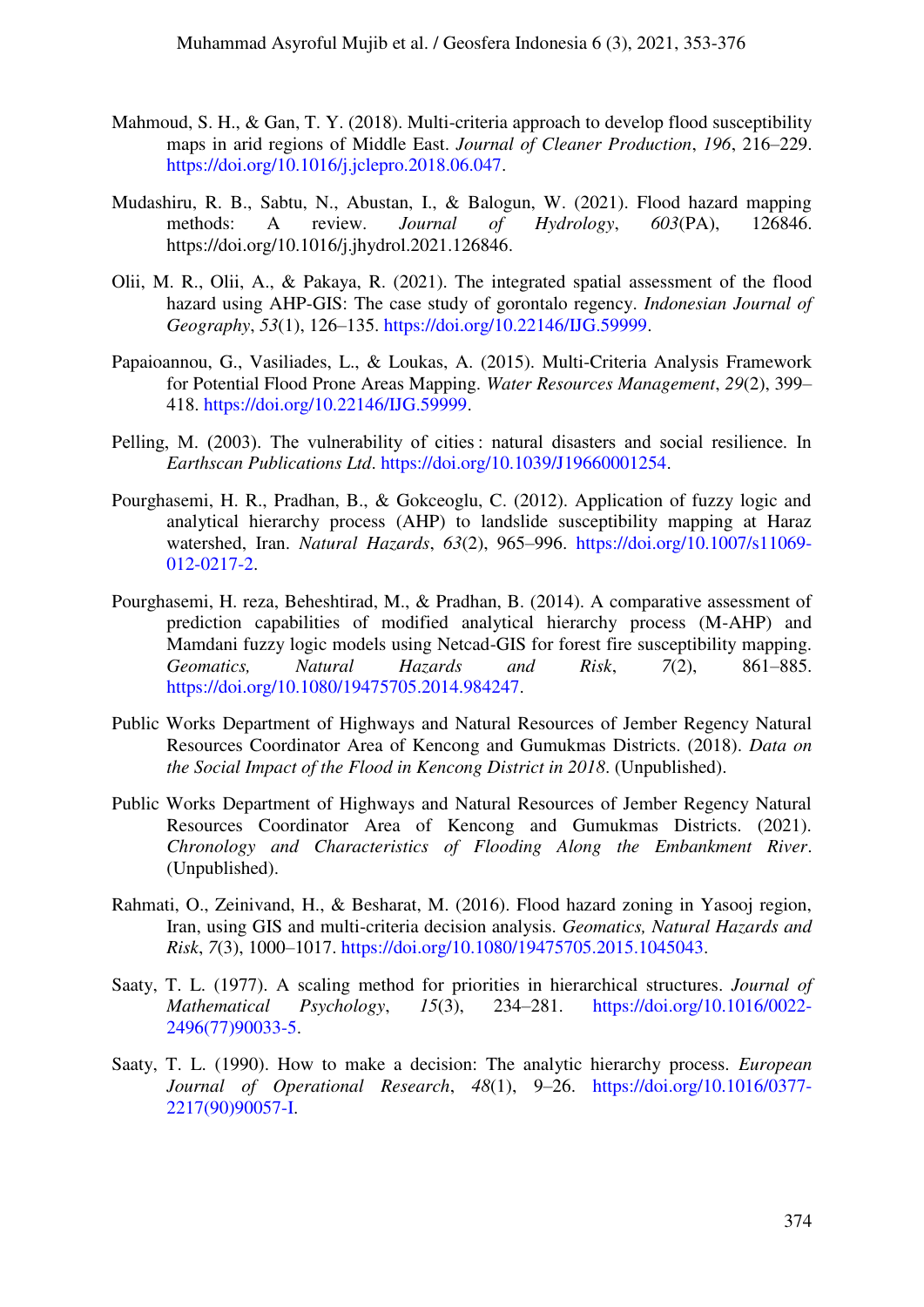- Saaty, T. L. (2004). Decision making the Analytic Hierarchy and Network Processes (AHP/ANP). *Journal of Systems Science and Systems Engineering*, *13*(1), 1–35. [https://doi.org/10.1007/s11518-006-0151-5.](https://link.springer.com/article/10.1007%2Fs11518-006-0151-5)
- <span id="page-22-8"></span>Samanta, S., Koloa, C., Pal, D. K., & Palsamanta, B. (2016). Flood risk analysis in lower part of Markham river based on multi-criteria decision approach (MCDA). *Hydrology*, *3*(3), 1–13. [https://doi.org/10.3390/hydrology3030029.](https://www.mdpi.com/2306-5338/3/3/29)
- <span id="page-22-4"></span>Satty, T. L. (1980). The Analytic Hierarchy Process: Planning, Priority Setting, Resource Allocation. In *McGrow, New York*. [https://doi.org/10.1201/9780429504419-2.](https://www.taylorfrancis.com/chapters/mono/10.1201/9780429504419-2/analytic-hierarchy-process-anindya-ghosh-prithwiraj-mal-abhijit-majumdar)
- <span id="page-22-9"></span>Seejata, K., Yodying, A., Wongthadam, T., Mahavik, N., & Tantanee, S. (2018). Assessment of flood hazard areas using Analytical Hierarchy Process over the Lower Yom Basin, Sukhothai Province. *Procedia Engineering*, *212*, 340–347. [https://doi.org/10.1016/j.proeng.2018.01.044.](https://www.sciencedirect.com/science/article/pii/S1877705818300572?via%3Dihub)
- <span id="page-22-3"></span>Shafizadeh-Moghadam, H., Valavi, R., Shahabi, H., Chapi, K., & Shirzadi, A. (2018). Novel forecasting approaches using combination of machine learning and statistical models for flood susceptibility mapping. *Journal of Environmental Management*, *217*, 1–11. [https://doi.org/10.1016/j.jenvman.2018.03.089.](https://www.sciencedirect.com/science/article/pii/S0301479718303220?via%3Dihub)
- <span id="page-22-2"></span>Siregar, R. I., & Indrawan, I. (2017). Studi Komparasi Pemodelan 1-D (Satu Dimensi) Dan 2- D (Dua Dimensi) Dalam Memodelkan Banjir Das Citarum Hulu. *Educational Building*, *3*(2). [https://doi.org/10.24114/eb.v3i2.8255.](https://jurnal.unimed.ac.id/2012/index.php/eb/article/view/8255)
- <span id="page-22-5"></span>Suwarti, T., & Suharsono. Pusat Penelitian dan Pengembangan Geologi. (1993.). *Peta geologi lembar Lumajang, Jawa = Geological map of the Lumajang quadrangle, Jawa [peta] / oleh T. Suwarti dan Suharsono*. Bandung: Pusat Penelitian dan Pengembangan Geologi.
- <span id="page-22-7"></span>Soulsby, C., Tetzlaff, D., & Hrachowitz, M. (2010). Spatial distribution of transit times in montane catchments: Conceptualization tools for management. *Hydrological Processes*, *24*(22), 3283–3288. [https://doi.org/10.1002/hyp.7864.](https://onlinelibrary.wiley.com/doi/10.1002/hyp.7864)
- <span id="page-22-0"></span>Tehrany, M. S., Pradhan, B., & Jebur, M. N. (2013). Spatial prediction of flood susceptible areas using rule based decision tree (DT) and a novel ensemble bivariate and multivariate statistical models in GIS. *Journal of Hydrology*, *504*, 69–79. [https://doi.org/10.1016/j.jhydrol.2013.09.034.](https://www.sciencedirect.com/science/article/abs/pii/S0022169413006872?via%3Dihub)
- Tehrany, M. S., Pradhan, B., Mansor, S., & Ahmad, N. (2015). Flood susceptibility assessment using GIS-based support vector machine model with different kernel types. *Catena*, *125*, 91–101. [https://doi.org/10.1016/j.catena.2014.10.017.](https://www.sciencedirect.com/science/article/abs/pii/S034181621400294X?via%3Dihub)
- <span id="page-22-1"></span>Teng, J., Jakeman, A. J., Vaze, J., Croke, B. F. W., Dutta, D., & Kim, S. (2017). Flood inundation modelling: A review of methods, recent advances and uncertainty analysis. *Environmental Modelling and Software*, *90*, 201–216. [https://doi.org/10.1016/j.envsoft.2017.01.006.](https://www.sciencedirect.com/science/article/abs/pii/S1364815216310040?via%3Dihub)
- <span id="page-22-6"></span>Tien Bui, D., Pradhan, B., Lofman, O., & Revhaug, I. (2012). Landslide susceptibility assessment in vietnam using support vector machines, decision tree, and nave bayes models. *Mathematical Problems in Engineering*, *2012*. [https://doi.org/10.1155/2012/974638.](https://www.hindawi.com/journals/mpe/2012/974638/)